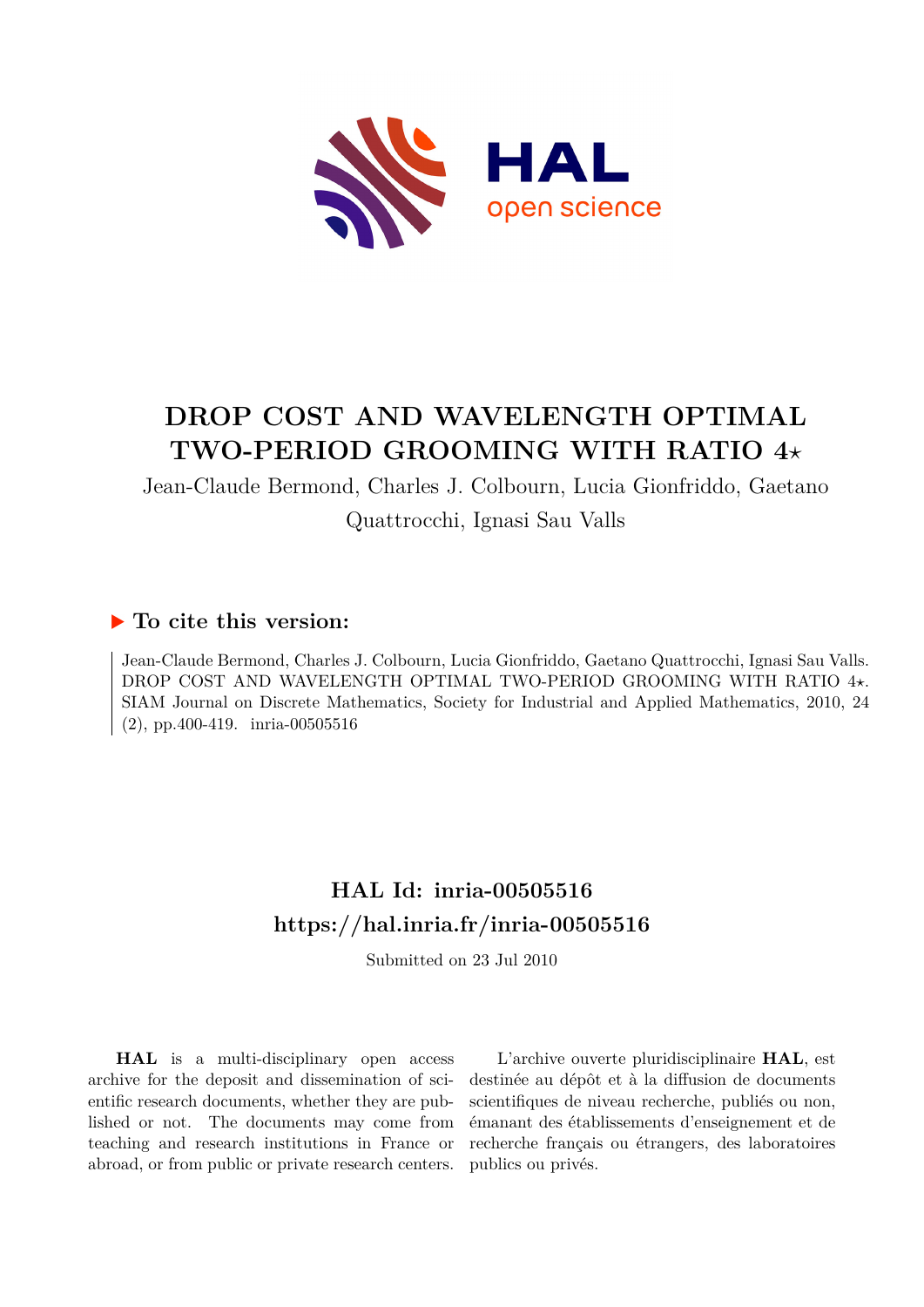## DROP COST AND WAVELENGTH OPTIMAL TWO-PERIOD GROOMING WITH RATIO 4∗

### JEAN-CLAUDE BERMOND†, CHARLES J. COLBOURN‡, LUCIA GIONFRIDDO§ , GAETANO QUATTROCCHI¶, AND IGNASI SAU!

Abstract. We study grooming for two-period optical networks, a variation of the traffic grooming problem for wavelength division multiplexed (WDM) ring networks introduced by Colbourn, Quattrocchi, and Syrotiuk. In the two-period grooming problem, during the first period of time there is all-to-all uniform traffic among  $n$  nodes, each request using  $1/C$  of the bandwidth; and during the second period there is all-to-all uniform traffic only among a subset  $V$  of  $v$  nodes, each request now being allowed to use  $1/C'$  of the bandwidth, where  $C' < C$ . We determine the minimum drop cost (minimum number of add-drop multiplexers (ADMs)) for any  $n, v$  and  $C = 4$  and  $C' \in \{1, 2, 3\}$ . To do this, we use tools of graph decompositions. Indeed the two-period grooming problem corresponds to minimizing the total number of vertices in a partition of the edges of the complete graph  $K_n$  into subgraphs, where each subgraph has at most  $C$  edges and where furthermore it contains at most  $C'$  edges of the complete graph on  $v$  specified vertices. Subject to the condition that the two-period grooming has the least drop cost, the minimum number of wavelengths required is also determined in each case.

Key words. traffic grooming, SONET ADM, optical networks, graph decomposition, design theory

AMS subject classifications. 68R10, 05B30, 05C51

DOI. 10.1137/080744190

1. Introduction. Traffic grooming is the generic term for packing low-rate signals into higher speed streams (see the surveys [5, 19, 23, 28, 30]). By using traffic grooming, one can bypass the electronics in the nodes which are not sources or destinations of traffic, and therefore reduce the cost of the network. Here we consider unidirectional SONET/WDM ring networks. In that case, the routing is unique and we have to assign to each request between two nodes a wavelength and some bandwidth on this wavelength. If the traffic is uniform and if a given wavelength has capacity for at least C requests, we can assign to each request at most  $\frac{1}{C}$  of the bandwidth. C is known as the *grooming ratio* or the *grooming factor*. Furthermore if the traffic requirement is symmetric, it can be easily shown (by exchanging wavelengths)

<sup>∗</sup>Received by the editors December 17, 2008; accepted for publication December 16, 2009; published electronically April 16, 2010. This work was supported by DOD grants N00014-08-1-1069 and N00014-08-1-1070, MIUR-Italy, European project IST FET AEOLUS, PACA region of France, Ministerio de Educación y Ciencia of Spain, European Regional Development Fund under project TEC2005-03575, Catalan Research Council under project 2005SGR00256, and COST action 293 GRAAL, and was partially done in the context of the crc Corso with France Telecom.

http://www.siam.org/journals/sidma/24-2/74419.html

<sup>†</sup>Mascotte joint Project - INRIA/CNRS-I3S/UNSA, 2004 route des Lucioles, Sophia-Antipolis, France (Jean-Claude.Bermond@sophia.inria.fr).

<sup>‡</sup>Computer Science and Engineering, Arizona State University, Tempe, AZ 85287-8809 (colbourn@ asu.edu).

 $\S$ Former address: Matematica e Informatica, Università di Catania, viale A. Doria, 6, 95125 Catania, Italy. Tragically, Lucia Gionfriddo passed away on 21 July 2008. She will long be remembered by her friends and colleagues.

<sup>¶</sup>Matematica e Informatica, Universit`a di Catania, viale A. Doria, 6, 95125 Catania, Italy (quattrocchi@dmi.unict.it).

<sup>!</sup>Graph Theory and Combinatorics Group at MA4 Department of UPC, Campus Nord, Barcelona, Spain (Ignasi.Sau@sophia.inria.fr).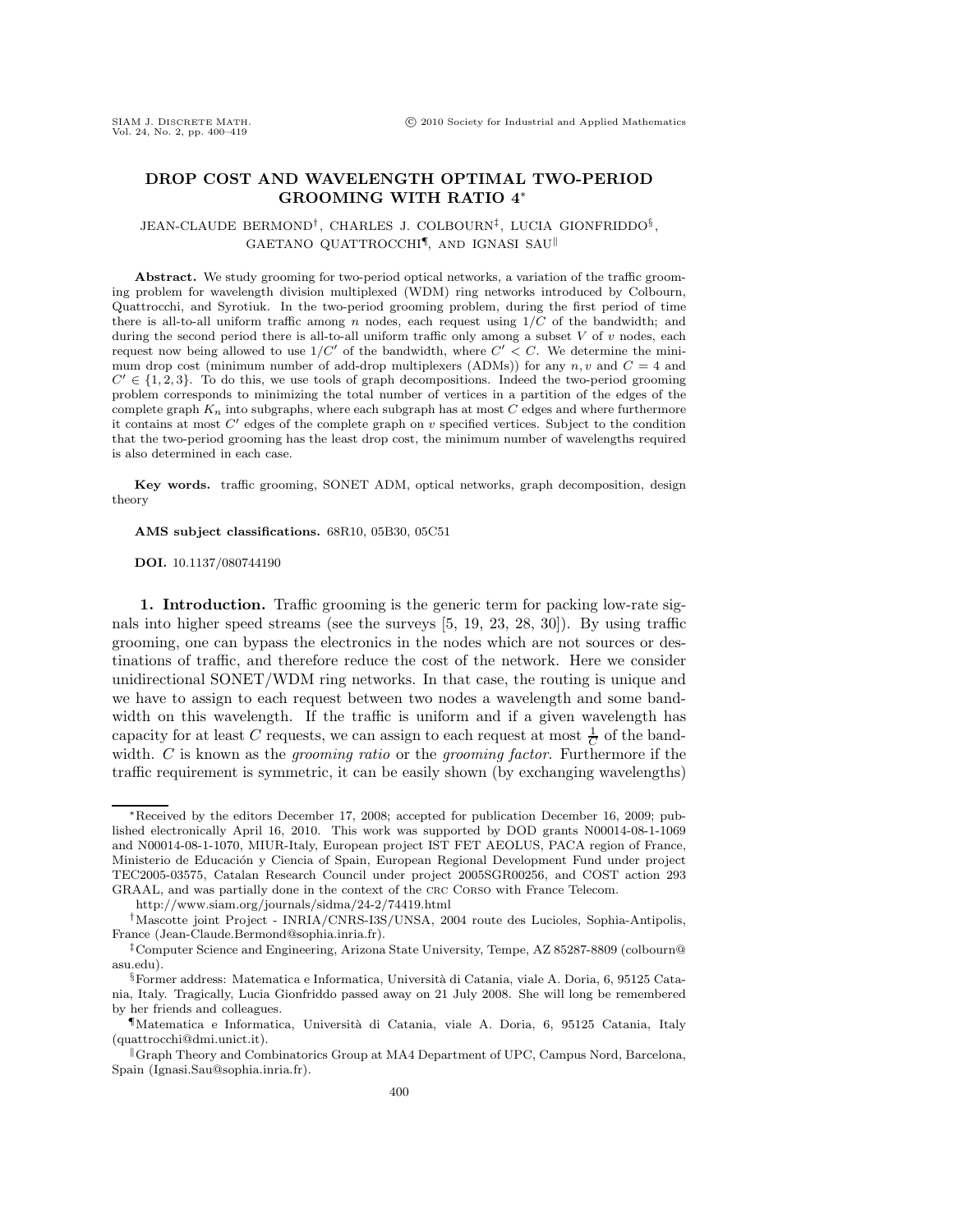that there always exists an optimal solution in which the same wavelength is given to each pair of symmetric requests. Thus without loss of generality we assign to each pair of symmetric requests, called a *circle*, the same wavelength. Then each circle uses  $\frac{1}{C}$  of the bandwidth in the whole ring. If the two end-nodes of a circle are i and j, we need one add-drop multiplexer (ADM) at node  $i$  and one at node j. The main point is that if two requests have a common end-node, they can share an ADM if they are assigned the same wavelength. For example, suppose that we have symmetric requests between nodes 1 and 2, and also between 2 and 3. If they are assigned two different wavelengths, then we need 4 ADMs, whereas if they are assigned the same wavelength, we need only 3 ADMs.

The so-called traffic grooming problem consists of minimizing the total number of ADMs to be used in order to reduce the overall cost of the network.

Suppose we have a ring with 4 nodes  $\{0, 1, 2, 3\}$  and all-to-all uniform traffic. There are therefore 6 circles (pairs of symmetric requests)  $\{i, j\}$  for  $0 \leq i < j \leq 3$ . If there is no grooming (i.e.,  $C = 1$ ), we need 6 wavelengths (one per circle) and a total of 12 ADMs. For grooming factor  $C = 2$ , we can put two circles on the same wavelength, using 3 or 4 ADMs according to whether they share a node or not. For example, we can put  $\{1, 2\}$  and  $\{2, 3\}$  together on one wavelength,  $\{1, 3\}$  and  $\{3, 4\}$ on a second wavelength, and  $\{1,4\}$  and  $\{2,4\}$  on a third one, for a total of 9 ADMs. For grooming factor  $C = 3$ , we can use only 2 wavelengths. If we put  $\{1,2\}, \{2,3\}$ , and  $\{3,4\}$  together on one wavelength and  $\{1,3\}$ ,  $\{2,4\}$ , and  $\{1,4\}$  on the other one, we need 8 ADMs (solution a); but we can do better by putting  $\{1,2\}$ ,  $\{2,3\}$ , and  $\{1,3\}$  on the first wavelength and  $\{1,4\}$ ,  $\{2,4\}$ , and  $\{3,4\}$  on the second one, using 7 ADMs (solution b).

Here we study the problem for a unidirectional SONET ring with  $n$  nodes, grooming ratio  $C$ , and all-to-all uniform unitary traffic. This problem has been modeled as a graph partition problem in both [4] and [21]. In the all-to-all case the set of requests is modeled by the complete graph  $K_n$ . To a wavelength k is associated a subgraph  $B_k$  in which each edge corresponds to a pair of symmetric requests (that is, a circle) and each node to an ADM. The grooming constraint, i.e., the fact that a wavelength can carry at most  $C$  requests, corresponds to the fact that the number of edges  $|E(B_k)|$  of each subgraph  $B_k$  is at most C. The cost corresponds to the total number of vertices used in the subgraphs, and the objective is therefore to minimize this number.

Traffic Grooming in the Ring

INPUT: Two integers  $n$  and  $C$ .

OUTPUT: Partition  $E(K_n)$  into subgraphs  $B_k$ ,  $1 \leq k \leq \Lambda$ , s.t.  $|E(B_k)| \leq C$ for all  $k$ .

OBJECTIVE: Minimize  $\sum_{k=1}^{A} |V(B_k)|$ .

In the example above with  $n = 4$  and  $C = 3$ , solution a consists of a decomposition of  $K_4$  into two paths with four vertices  $[1, 2, 3, 4]$  and  $[2, 4, 1, 3]$ , while solution b corresponds to a decomposition into a triangle  $(1, 2, 3)$  and a star with the edges  $\{1,4\}, \{2,4\}, \text{and } \{3,4\}.$ 

With the all-to-all set of requests, optimal constructions for a given grooming ratio C have been obtained using tools of graph and design theory [10], in particular for grooming ratio  $C = 3$  [1],  $C = 4$  [4, 22],  $C = 5$  [3],  $C = 6$  [2],  $C = 7$  [11],  $C = 8$  [12], and  $C \ge N(N-1)/6$  [6].

Graph decompositions have been extensively studied for other reasons as well. See [8] for an excellent survey, [17] for relevant material on designs with blocksize three, and [10] for terminology in design theory.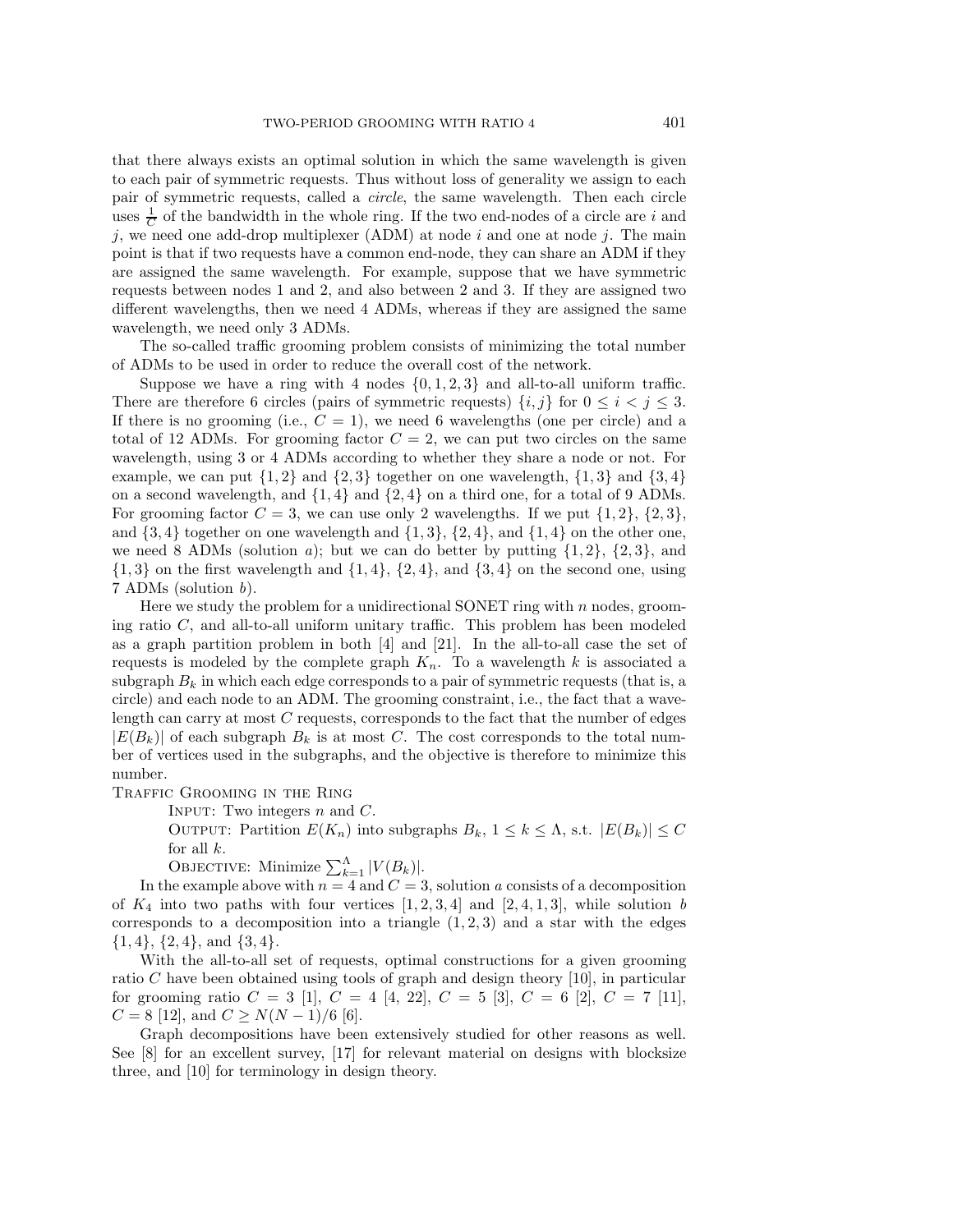### 402 BERMOND, COLBOURN, GIONFRIDDO, QUATTROCCHI, AND SAU

Most of the papers on grooming deal with a single (static) traffic matrix. Some articles consider variable (dynamic) traffic, such as finding a solution which works for the maximum traffic demand [7, 31] or for all request graphs with a given maximum degree [24], but all keep a fixed grooming factor. In [14] an interesting variation of the traffic grooming problem, grooming for two-period optical networks, has been introduced in order to capture some dynamic nature of the traffic. Informally, in the two-period grooming problem each time period supports different traffic requirements. During the first period of time there is all-to-all uniform traffic among  $n$  nodes, each request using  $1/C$  of the bandwidth; but during the second period there is all-to-all traffic only among a subset  $V$  of  $v$  nodes, each request now being allowed to use a larger fraction of the bandwidth, namely,  $1/C'$ , where  $C' < C$ .

Denote by X the subset of n nodes. Therefore the two-period grooming problem can be expressed as follows.

Two-Period Grooming in the Ring

INPUT: Four integers  $n, v, C$ , and  $C'$ .

OUTPUT: A partition  $N(n, v; C, C')$  of  $E(K_n)$  into subgraphs  $B_k$ ,  $1 \leq k \leq \Lambda$ , such that for all k,  $|E(B_k)| \leq C$ , and  $|E(B_k) \cap (V \times V)| \leq C'$ , with  $V \subseteq X$ ,  $|V| = v.$ 

OBJECTIVE: Minimize  $\sum_{k=1}^{A} |V(B_k)|$ .

Following [14], a grooming is denoted by  $N(n, C)$ . When the grooming  $N(n, C)$ is optimal, i.e., minimizes the total ADM cost, then the grooming is denoted by  $\mathcal{O}(\mathcal{N}(n, C))$ . Whether general or optimal, the drop cost of a grooming is denoted by cost  $N(n, C)$  or cost  $\mathcal{O} \mathcal{N}(n, C)$ , respectively.

A grooming of a two-period network  $N(n, v; C, C')$  with grooming ratios  $(C, C')$ coincides with a graph decomposition  $(X, \mathcal{B})$  of  $K_n$  (using standard design theory terminology,  $\mathcal B$  is the set of all the blocks of the decomposition) such that  $(X,\mathcal B)$  is a grooming  $N(n, C)$  in the first time period, and  $(X, \mathcal{B})$  faithfully embeds a graph decomposition of  $K_v$  such that  $(V, D)$  is a grooming  $N(v, C')$  in the second time period. Let  $V \subseteq X$ . The graph decomposition  $(X, \mathcal{B})$  embeds the graph decomposition  $(V, \mathcal{D})$ if there is a mapping  $f : \mathcal{D} \to \mathcal{B}$  such that D is a subgraph of  $f(D)$  for every  $D \in \mathcal{D}$ . If f is injective (i.e., one-to-one), then  $(X, \mathcal{B})$  faithfully embeds  $(V, \mathcal{D})$ . This concept of faithful embedding has been explored in [13, 26].

We use  $\mathcal{ON}(n, v; C, C')$  to denote an optimal grooming  $N(n, v; C, C')$ .

As it turns out, an  $\mathcal{ON}(n, v; C, C')$  does not always coincide with an  $\mathcal{ON}(n, C)$ . Generally we have cost  $\mathcal{ON}(n, v; C, C') \geq \cos t \mathcal{ON}(n, C)$  (see Examples 1.2 and 1.3). Of particular interest is the case when cost  $\mathcal{ON}(n, v; C, C') = \text{cost } \mathcal{ON}(n, C)$  (see Example 1.1).

Example 1.1. Let  $n = 7$ ,  $v = 4$ ,  $C = 4$ . Let  $V = \{0, 1, 2, 3\}$  and  $W = \{a_0, a_1, a_2\}$ . An optimal decomposition is given by three triangles  $(a_0, 0, 1), (a_1, 1, 2),$  and  $(a_2, 2, 3),$ and three 4-cycles  $(0, 2, a_0, a_1)$ ,  $(0, 3, a_0, a_2)$ , and  $(1, 3, a_1, a_2)$ , giving a total cost of 21 ADMs.

This solution is valid and optimal for both  $C' = 1$  and  $C' = 2$ , and it is optimal for the classical TRAFFIC GROOMING IN THE RING problem when  $n = 7$  and  $C = 4$ . Therefore, cost  $\mathcal{ON}(7, 4; 4, 1) = \text{cost } \mathcal{ON}(7, 4; 4, 2) = \text{cost } \mathcal{ON}(7, 4) = 21.$ 

*Example* 1.2. Let  $n = 7$ ,  $v = 5$ ,  $C = 4$ , and  $C' = 2$ . Let  $V = \{0, 1, 2, 3, 4\}$ and  $W = \{a_0, a_1\}$ . We see later that an optimal decomposition is given by the five kites  $(a_0, 1, 2; 0), (a_0, 3, 4; 1), (a_1, 1, 3; 2), (a_1, 2, 4; 0),$  and  $(a_0, a_1, 0; 1),$  plus the edge  ${0, 3}$ , giving a total cost of 22 ADMs. So cost  $\mathcal{ON}(7, 5; 4, 2) = 22$ . Note that this decomposition is not a valid solution for  $C' = 1$ , since there are subgraphs containing more than one edge with both end-vertices in  $\cal V.$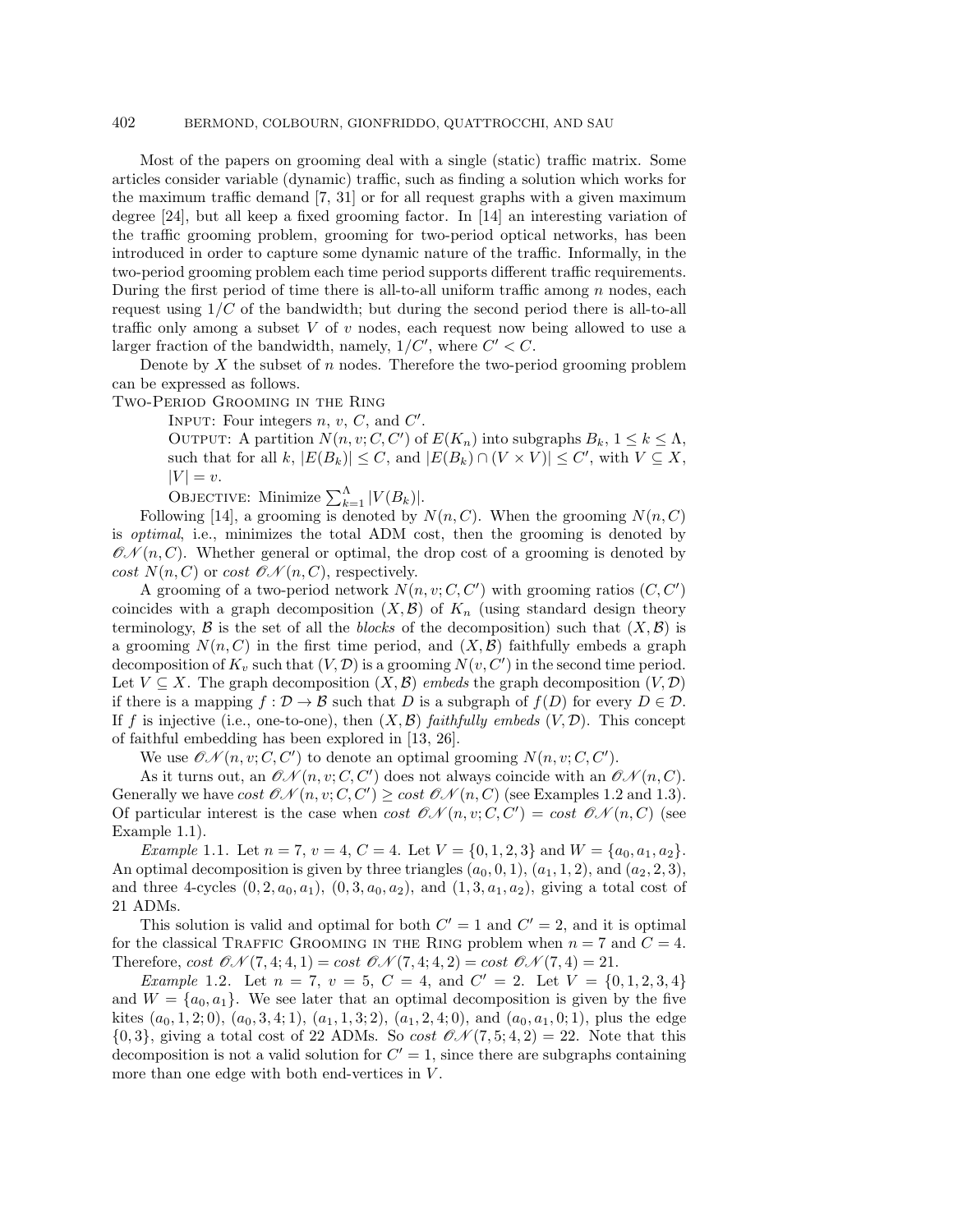$$
\text{cost } \mathcal{ON}(v+w, v; 4, 1) = \begin{cases} \begin{array}{c} {v+w} \\ {2} \end{array} & \text{if } v \le w+1, \\ \begin{array}{c} {v+w} \\ {v+v} \end{array} + \begin{array}{c} {v} \\ {2} \end{array} - \begin{array}{c} \lfloor \frac{vw}{2} \rfloor & \text{if } v \ge w+1; \end{array}
$$

 $cost \mathcal{ON}(v+w,v;4,2) =$ 

$$
\begin{cases}\n\binom{v+w}{2} & \text{if } v \le 2w, \\
\binom{v+w}{2} + \left\lceil \frac{1}{2} \binom{v}{2} \right\rceil - \frac{vw}{2} + \delta & \text{if } v > 2w \text{ and } v \text{ even,} \\
& \text{where } \delta = \begin{cases}\n1 & \text{if } w = 2, \text{ or} \\
& \text{if } w = 4 \text{ and} \\
& v \equiv 0 \pmod{4}, \\
0 & \text{otherwise,} \\
& \binom{v+w}{2} + \left\lceil \frac{1}{2} \binom{v}{2} - vw - \left\lceil \frac{w}{2} \right\rceil \right\rceil + \delta & \text{if } v > 2w \text{ and } v \text{ odd,} \\
& \text{where } \delta = \begin{cases}\n1 & \text{if } w = 3 \text{ and} \\
& v \equiv 3 \pmod{4}, \\
& 0 & \text{otherwise,} \\
& 0 & \text{otherwise,} \n\end{cases}\n\end{cases}
$$

 $cost \mathcal{ON}(v+w,v;4,3) = \binom{v+w}{2}.$ 

FIG. 1. Cost formulas for  $n = v + w > 4$ .

*Example* 1.3. Let  $n = 7$ ,  $v = 5$ ,  $C = 4$ , and  $C' = 1$ . Let again  $V = \{0, 1, 2, 3, 4\}$ and  $W = \{a_0, a_1\}$ . We see later that an optimal decomposition is given by the four  $K_3$ s  $(a_0, 1, 2), (a_0, 3, 4), (a_1, 0, 3),$  and  $(a_1, 2, 4),$  the  $C_4$   $(0, 1, a_1, a_0),$  plus the five edges  $\{0, 4\}$ ,  $\{1, 3\}$ ,  $\{0, 2\}$ ,  $\{1, 4\}$ , and  $\{2, 3\}$ , giving a total cost of 26 ADMs. So cost  $\mathcal{O}N(7, 5; 4, 1) = 26$ .

Colbourn, Quattrocchi, and Syrotiuk [14, 15] completely solve the cases when  $C = 2$  and  $C = 3$  ( $C' = 1$  or 2). In this article we determine the minimum drop cost of an  $N(n, v; 4, C')$  for all  $n \ge v \ge 0$  and  $C' \in \{1, 2, 3\}.$ 

We are also interested in determining the minimum number of wavelengths, or wavecost, required in an assignment of wavelengths to a decomposition. Among the  $\mathcal{ON}(n, 4)$ 's, one having the minimum wavecost is denoted by  $\mathcal{MON}(n, 4)$ , and the corresponding minimum number of wavelengths by *wavecost*  $MO\mathcal{N}(n, 4)$ . We characterize the  $\mathcal{ON}(n, v; C, C')$  whose wavecost is minimum among all  $\mathcal{ON}(n, v; C, C')$ 's and denote one by  $\mathscr{MOM}(n, v; C, C');$  then wavecost  $\mathscr{MOM}(n, v; C, C')$  denotes its wavecost.

We deal separately with each value of  $C' \in \{1, 2, 3\}$ . Figure 1 summarizes the cost formulas for  $n = v + w > 4$ .

2. Notation and preliminaries. We establish some graph-theoretic notation to be used throughout. We denote the edge between u and v by  $\{u, v\}$ .  $K_n$  denotes a complete graph on  $n$  vertices and  $K_X$  represents the complete graph on the vertex set X. A triangle with edges  $\{\{x, y\}, \{x, z\}, \{y, z\}\}\$ is denoted by  $(x, y, z)$ . A 4-cycle with edges  $\{\{x, y\}, \{y, z\}, \{z, u\}, \{u, x\}\}\$ is denoted by  $(x, y, z, u)$ . A kite with edges  $\{\{x, y\}, \{x, z\}, \{y, z\}, \{z, u\}\}\$ is denoted by  $(x, y, z; u)$ . The groomings to be produced also employ paths; the path on k vertices  $P_k$  is denoted by  $[x_1, \ldots, x_k]$  when it contains edges  $\{x_i, x_{i+1}\}\$ for  $1 \leq i \leq k$ . Now let  $G = (X, E)$  be a graph. If  $|X|$  is even, a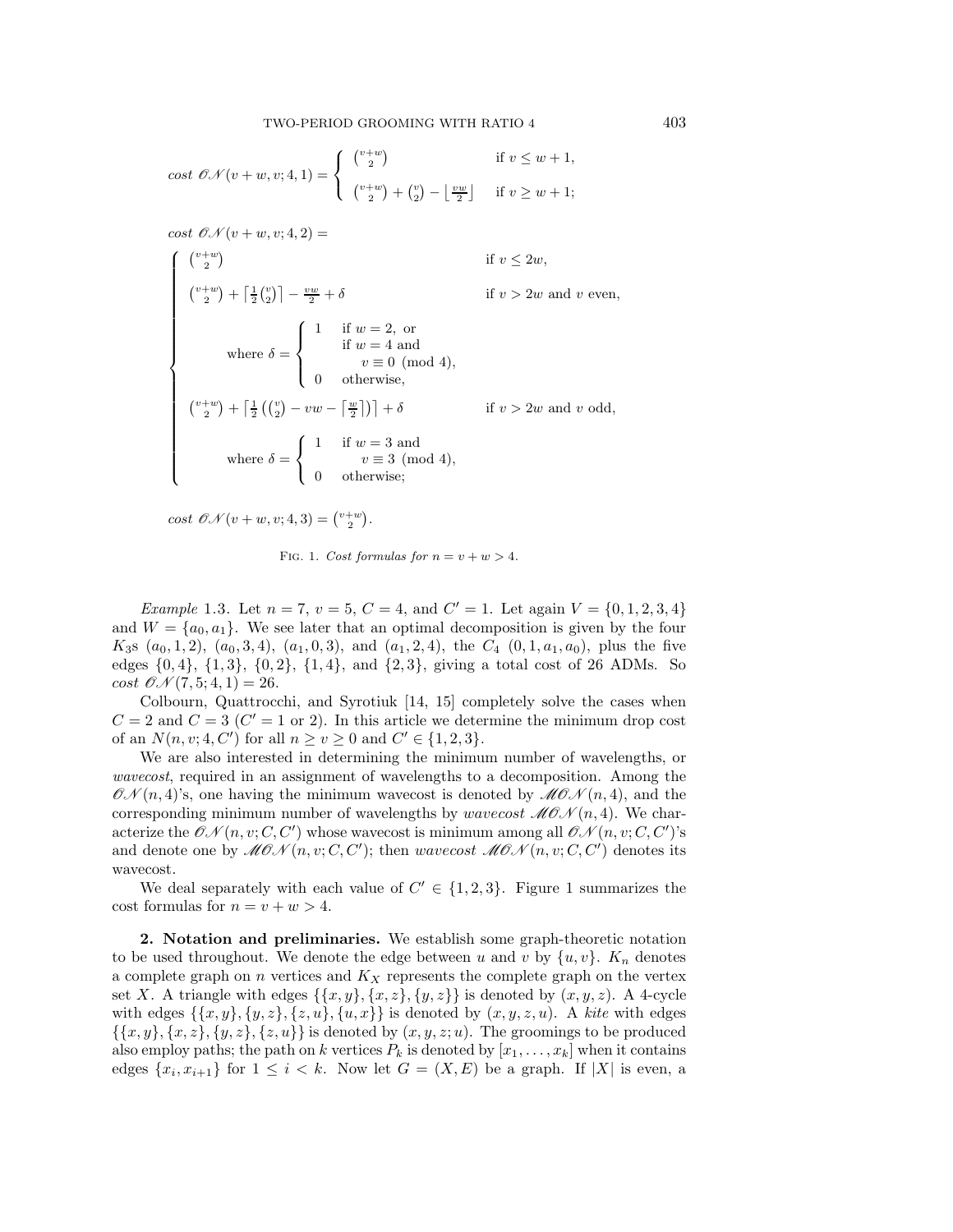set of  $|X|/2$  disjoint edges in E is a 1-factor; a partition of E into 1-factors is a 1-factorization. Similarly, if |X| is odd, a set of  $(|X| - 1)/2$  disjoint edges in E is a near 1-factor; a partition of  $E$  into near 1-factors is a near 1-factorization. We also employ well-known results on partial triple systems and group divisible designs with blocksize three; see [17] for background.

The vertices of the set V are the integers modulo v,  $\{0, 1, \ldots, v-1\}$ . The vertices in X \ V form the set W of size  $w = n - v$  with  $W = \{a_0, \ldots, a_{w-1}\}\)$ , the indices being taken modulo w.

Among graphs with three or fewer edges (i.e., when  $C = 3$ ), the only graph with the minimum ratio (number of vertices over the number of edges) is the triangle. For  $C = 4$  three different such graphs have minimum ratio 1: the triangle, the 4-cycle, and the kite. This simplifies the problem substantially. Indeed, in contrast to the lower bounds in [15], in this case the lower bounds arise from easy classification of the edges on  $V$ . We recall the complete characterization for optimal groomings with a grooming ratio of four.

THEOREM 2.1 (see [4, 22]). cost  $\mathcal{ON}(4, 4) = 7$  and, for  $n \geq 5$ , cost  $\mathcal{ON}(n, 4) =$  $\binom{n}{2}$ . Furthermore an  $\widehat{\mathcal{MO}}\mathcal{N}(4,4)$  employs two wavelengths and can be realized by a kite and a  $P_3$  (or a  $K_3$  and a star), and an  $MON(n, 4)$ ,  $n \geq 5$ , employs  $\lceil \frac{n(n-1)}{8} \rceil$ wavelengths and can be realized by t  $K_3s$  and  $\left\lceil \frac{n(n-1)}{8} - t \right\rceil$  4-cycles or kites, where

$$
t = \left\{ \begin{array}{ll} 0 & \textit{if} \hspace{0.2cm} n \equiv 0,1 \pmod{8}, \\ 1 & \textit{if} \hspace{0.2cm} n \equiv 3,6 \pmod{8}, \\ 2 & \textit{if} \hspace{0.2cm} n \equiv 4,5 \pmod{8}, \\ 3 & \textit{if} \hspace{0.2cm} n \equiv 2,7 \pmod{8}. \end{array} \right.
$$

In order to unify the treatment of the lower bounds, in a decomposition  $N(v +$  $w, v; 4, C'$  for  $C' \in \{1, 2\}$ , we call an edge with both ends in V neutral if it appears in a triangle, 4-cycle, or kite; we call it positive otherwise. An edge with one end in  $V$  and one in  $W$  is a cross edge.

Lemma 2.2.

- 1. In an  $N(v + w, v; 4, C')$  with  $C' \in \{1, 2\}$ , the number of neutral edges is at  $most \frac{1}{2}C'vw.$
- 2. When v is odd and  $C' = 2$ , the number of neutral edges is at most vw  $-\frac{w}{2}$ .

Proof. Every neutral edge appears in a subgraph having at least two cross edges. Thus the number of subgraphs containing one or more neutral edges is at most  $\frac{1}{2}vw$ . Each can contain at most  $C'$  neutral edges, and hence there are at most  $\frac{1}{2}C'vw$  neutral edges. This proves the first statement.

Suppose now that  $C' = 2$  and v is odd. Any subgraph containing two neutral edges employs exactly two cross edges incident to the same vertex in  $W$ . Thus the number  $\alpha$  of such subgraphs is at most  $\frac{1}{2}w(v-1)$ . Then remaining neutral edges must arise (if present) in triangles, kites, or 4-cycles that again contain two cross edges but only one neutral edge; their number,  $\beta$ , must satisfy  $\beta \leq \frac{vw}{2} - \alpha$ . Therefore the number of neutral edges,  $2\alpha + \beta$ , satisfies  $2\alpha + \beta \le \frac{1}{2}w(v-1) + \frac{vw}{2} = vw - \frac{w}{2}$ .

When  $C = 3$  there are strong interactions among the decompositions placed on  $V$ , on  $W$ , and on the cross edges [14, 15]; fortunately here we shall see that the structure on V suffices to determine the lower bounds. Because every  $N(v+w, v; 4, C')$ is an  $N(v + w, v; 4, C' + 1)$  for  $1 \le C' \le 3$ , and  $N(v + w, v; 4, 4)$  coincides with  $N(v + w, 4)$ , cost  $\mathcal{ON}(v + w, v; 4, 1) \geq \text{cost } \mathcal{ON}(v + w, v; 4, 2) \geq \text{cost } \mathcal{ON}(v + 4)$  $w, v; 4, 3) \ge \cos t \mathcal{O}(\mathcal{N}(v+w, 4))$ . We use these obvious facts to establish lower and upper bounds without further comment.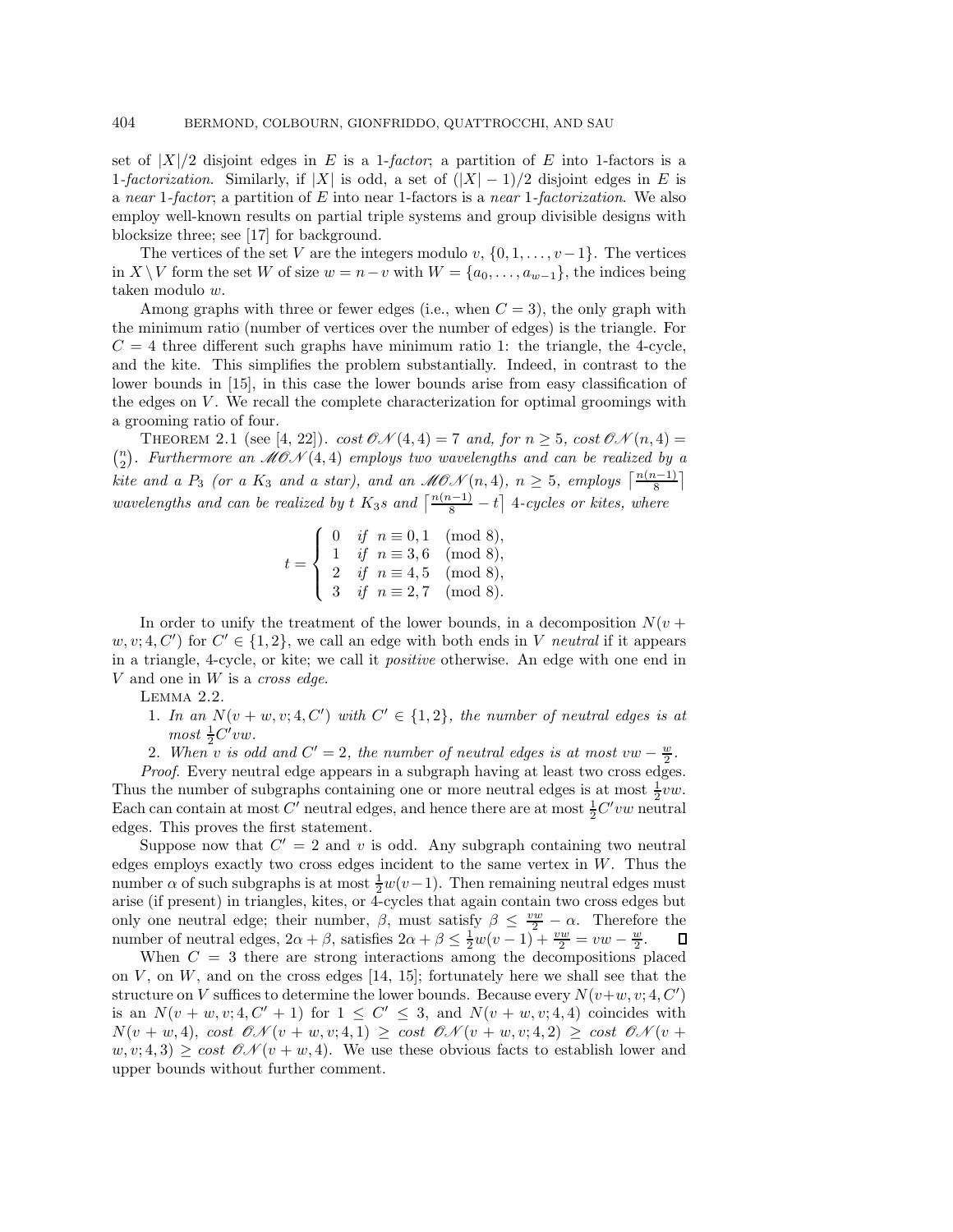3. Case  $C' = 1$ .

3.1. 
$$
\mathcal{ON}(n, v; 4, 1)
$$
.

THEOREM 3.1. Let  $n = v + w \ge 5$ .

1. cost  $\mathcal{ON}(v+w,v;4,1) = \cos t \mathcal{ON}(v+w,4)$  when  $v \leq w+1$ .

2. cost  $\mathcal{ON}(v+w,v;4,1) = \binom{v+w}{2} + \binom{v}{2} - \lfloor \frac{vw}{2} \rfloor$  when  $v \geq w+1$ .

 $\binom{v+w}{2}$  +  $\binom{v}{2}$  -  $\lfloor \frac{vw}{2} \rfloor$ . It suffices to prove that the number of subgraphs employed in *Proof.* To prove the lower bound, we establish that cost  $\mathcal{CN}(v+w, v; 4, 1) \geq v+w$ ,  $(v)$   $(v)$  if we integrate prove that the number of subgraphs employed in an  $N(v+w, v; 4, 1)$  other than triangles, kites, and 4-cycles is at least  $\lceil {v \choose 2} - \frac{1}{2}vw \rceil =$ <br> ${v \choose 2} - \frac{1}{2}vw$ . By Lemma 2.2, this is a lower bound on the number of positive edges  $\binom{v}{2} - \lfloor \frac{1}{2}vw \rfloor$ . By Lemma 2.2, this is a lower bound on the number of positive edges in any such decomposition; because each positive edge lies in a different subgraph of the decomposition, the lower bound follows.

Now we turn to the upper bounds. For the first statement, because an  $\mathcal{CN}(v +$  $w, v; 4, 1$  is also an  $\mathcal{ON}(v+w, v-1; 4, 1)$ , it suffices to consider  $v \in \{w, w+1\}$ . When  $v = w$ , write  $v = 4s+t$  with  $t \in \{0, 3, 5, 6\}$ . Form on V a complete multipartite graph with s classes of size four and one class of size t. Replace edge  $e = \{x, y\}$  of this graph by the 4-cycle  $(x, y, a_x, a_y)$ . On  $\{x_1, \ldots, x_\ell, a_{x_1}, \ldots, a_{x_\ell}\}$  whenever  $\{x_1, \ldots, x_\ell\}$  forms a class of the multipartite graph, place a decomposition that is optimal for drop cost and uses 4, 7, 12, and 17 wavelengths when  $\ell$  is 3, 4, 5, or 6, respectively. These are as follows:

| $\mathcal{M}(\mathcal{O}(\mathcal{N}(3+3,3;4,1)))$     | $\{(0, a_0, 1; a_2), (1, a_1, 2; a_0), (2, a_2, 0; a_1), (a_0, a_1, a_2)\};$                                                                                                                                                                                                                    |
|--------------------------------------------------------|-------------------------------------------------------------------------------------------------------------------------------------------------------------------------------------------------------------------------------------------------------------------------------------------------|
| $\mathcal{M} \mathcal{O} \mathcal{N} (4 + 4, 4; 4, 1)$ | $\{(1,2,a_3;a_0), (0,3,a_2;a_1), (a_1,1,3;a_0), (a_0,a_2,1;0),$<br>$(a_0, a_1, 2; 0), (a_1, a_3, 0; a_0), (2, 3, a_3, a_2)\};$                                                                                                                                                                  |
| $\mathcal{M} \mathcal{O} \mathcal{N} (5+5,5;4,1)$      | $\{(1,2,a_3;a_0), (0,3,a_2;a_1), (a_1,1,3;a_0), (a_0,a_2,1;0),$<br>$(a_0, a_1, 2; 0), (a_1, a_3, 0; a_0), (2, a_2, 4; a_4), (3, a_3, 4),$<br>$(a_2, a_3, a_4), (2, 3, a_4), (0, 4, a_0, a_4), (1, 4, a_1, a_4)$                                                                                 |
| $\mathcal{M}(\mathcal{O}(\mathcal{N}(6+6,6;4,1)))$     | $\{(1,2,a_3;a_0), (0,3,a_2;a_1), (a_1,1,3;a_0), (a_0,a_2,1;0),$<br>$(a_0, a_1, 2; 0), (a_1, a_3, 0; a_0), (4, 5, a_5; a_4), (2, a_2, 4; a_4),$<br>$(2,3,a_4;5), (3,4,a_3), (a_2,a_3,a_4), (0,4,a_0,a_4),$<br>$(1,4,a_1,a_4), (0,5,a_0,a_5), (1,5,a_1,a_5), (2,5,a_2,a_5),$<br>$(3,5,a_3,a_5)$ . |

Now let  $v = w+1$ . Let  $V = \{0, ..., v-1\}$  and  $W = \{a_0, ..., a_{v-2}\}$ . Form triangles  $(i, i+1, a_i)$  for  $0 \le i < v-1$ . Then form 4-cycles  $(i, j+1, a_i, a_j)$  for  $0 \le i < j \le v-2$ . When  $v \geq w + 2$  and v is even, form a 1-factorization  $F_0, \ldots, F_{v-2}$  on V. For  $0 \leq i < w$ , let  $\{e_{ij} : 1 \leq j \leq \frac{v}{2}\}$  be the edges of  $F_i$ , and form triangles  $T_{ij} = \{a_i\} \cup e_{ij}$ . Now for  $0 \leq i < w$  and  $1 \leq j \leq \lfloor \frac{w}{2} \rfloor$ , and furthermore  $j \neq \frac{w}{2}$  if  $i \geq \frac{w}{2}$  and w is even, adjoin edge  $\{a_i, a_{i+j \bmod w}\}\)$  to  $T_{ij}$  to form a kite. All edges of 1-factors  ${F_i : w \le i < v - 1}$  are taken as  $K_2$ 's.

When  $v \geq w + 2$  and v is odd, form a near 1-factorization  $F_0, \ldots, F_{v-1}$  on V, in which  $F_{v-1}$  contains the edges  $\{\{2h, 2h + 1\} : 0 \leq h < \frac{v-1}{2}\}\$ , and near 1-factor  $F_i$  misses vertex i for  $0 \leq i \leq v$ . Then form 4-cycles  $(2h, 2h + 1, a_{2h+1}, a_{2h})$  for  $0 \leq h < \lfloor \frac{w}{2} \rfloor$ . For  $0 \leq i < w$ , let  $\{e_{ij} : 1 \leq j \leq \frac{v-1}{2}\}$  be the edges of  $F_i$ , and form triangles  $T_{ij} = \{a_i\} \cup e_{ij}$ . Without loss of generality we assume that  $w - 1 \in e_{01}$ ; when w is odd, adjoin  $\{w-1, a_{w-1}\}\)$  to  $T_{01}$  to form a kite. Now for  $0 \leq i < w$  and  $1 \leq j \leq \lfloor \frac{w}{2} \rfloor$ , and furthermore  $j \neq \frac{w}{2}$  if  $i \geq \frac{w}{2}$  and w is even and  $j \neq 1$  if  $i = 2h$ for  $0 \le h \le \lfloor \frac{w}{2} \rfloor$ , adjoin edge  $\{a_i, a_{i+j} \mod w\}$  to  $T_{ij}$  to form a kite. All edges of near 1-factors  $\{F_i : w \leq i < v-1\}$  and the  $\frac{v-1}{2} - \lfloor \frac{w}{2} \rfloor$  remaining edges of  $F_{v-1}$  are taken as  $K_2$ 's.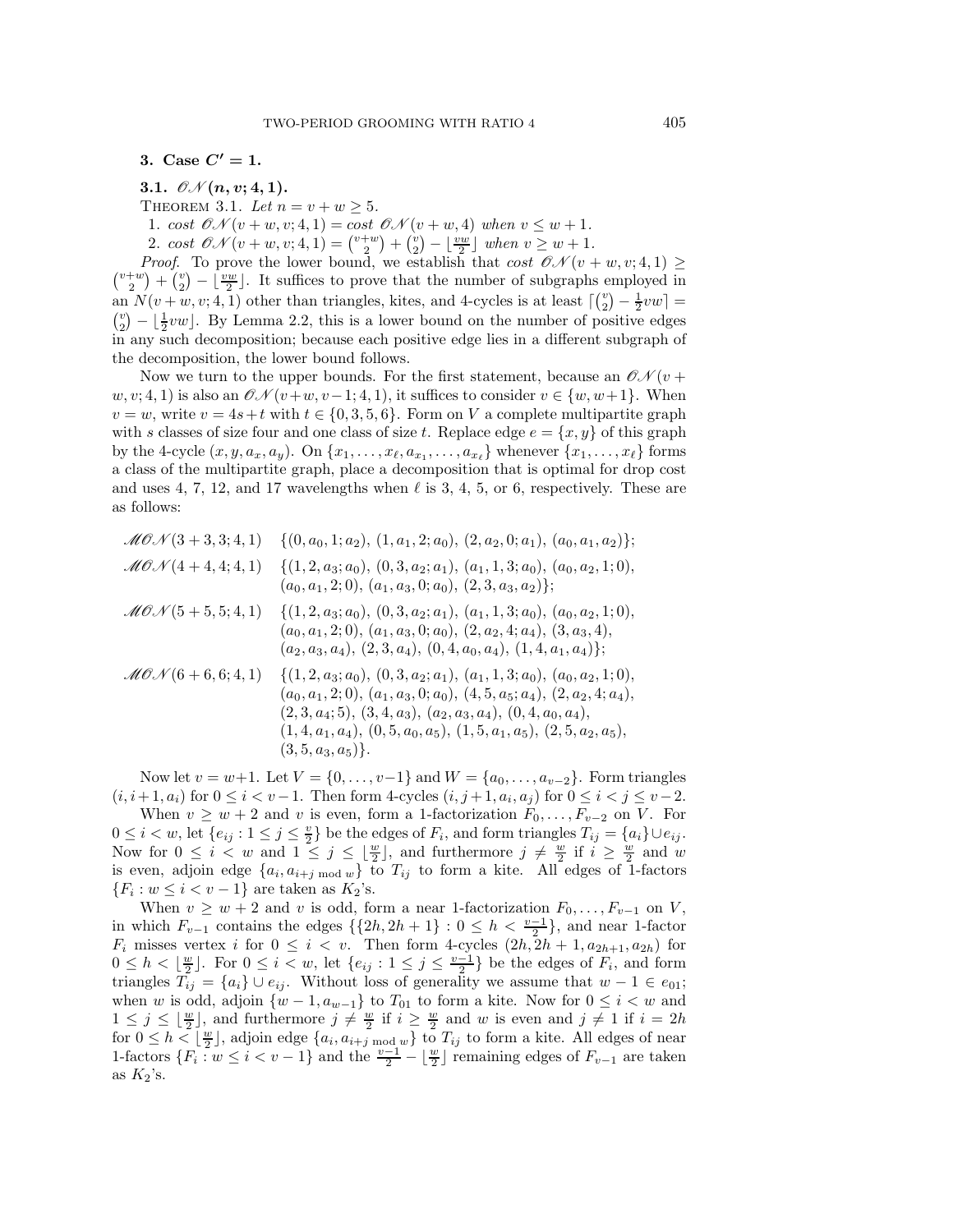When  $v \geq w + 1$ , each subgraph contains exactly one edge on V and so their ber is  $\binom{n}{2}$ . This fact is later used to prove Theorem 3.3. number is  $\binom{v}{2}$ . This fact is later used to prove Theorem 3.3.

3.2.  $MOM(n, v; 4, 1)$ . THEOREM 3.2. Let  $v + w > 5$ . For  $C' = 1$  and  $v \leq w$ ,

wavecost  $\mathcal{M}ON(v+w,v;4,1) = wavecost \mathcal{M}ON(v+w,4).$ 

*Proof.* We need only treat the cases when  $v \in \{w, w - 1\}$ ; the case with  $v = w$ is handled in the proof of Theorem 3.1. When  $v = w - 1$ , the argument is identical to that proof, except that we choose  $v = 4s + t$  with  $t \in \{0, 1, 2, 3\}$  and place decompositions on  $\{x_1,\ldots,x_\ell,a_{x_1},\ldots,a_{x_\ell},a_v\}$  instead, with 1, 3, 6, 9 wavelengths when  $\ell = 1, 2, 3, 4$ , respectively. These are as follows:

$$
\mathcal{MOM}(1+2,1;4,1) \{ (0,a_0,a_1) \};
$$
  
\n
$$
\mathcal{MOM}(2+3,2;4,1) \{ (0,a_0,a_1), (1,a_1,a_2), (0,1,a_0,a_2) \};
$$
  
\n
$$
\mathcal{MOM}(3+4,3;4,1) \{ (0,a_0,a_1), (1,a_1,a_2), (0,1,a_0,a_2), (2,a_2,a_3), (0,2,a_0,a_3), (1,2,a_1,a_3) \};
$$
  
\n
$$
\mathcal{MOM}(4+5,4;4,1) \{ (0,1,a_0;a_3), (0,2,a_1;a_3), (0,3,a_2;a_3), (2,3,a_0;a_4), (1,3,a_1;a_4), (1,2,a_3;3), (0,a_3,a_4;3), (1,a_2,a_4;2), (a_0,a_1,a_2;2) \}.
$$

THEOREM 3.3. When  $v>w$ ,

$$
wavecost\,\mathscr{MOM}(v+w,v;4,1) = \binom{v}{2}.
$$

*Proof.* Since every edge on V appears on a different wavelength,  $\binom{v}{2}$  is a lower bound. As noted in the proof of Theorem 3.1 the constructions given there meet this bound.  $\Box$ 

The solutions used from Theorem 3.1 are (essentially) the only ones to minimize the number of graphs in an  $\mathcal{ON}(v+w,v;4,1)$  with  $v>w$ . However, perhaps surprisingly they are not the only ones to minimize the number of wavelengths. To see this, consider an  $\mathcal{O}(\mathcal{N}(v+w, v; 4, 1))$  with  $v>w>2$  from Theorem 3.1. Remove edges  ${a_0, a_1}, {a_0, a_2}, \text{ and } {a_1, a_2}$  from their kites, and form a triangle from them. This does not change the drop cost, so the result is also an  $\mathcal{CN}(v+w,v;4,1)$ . It has one more graph than the original. Despite this, it does not need an additional wavelength, since the triangle  $(a_0, a_1, a_2)$  can share a wavelength with an edge on V. In this case, while minimizing the number of connected graphs serves to minimize the number of wavelengths, it is not the only way to do so.

4. Case  $C' = 2$ .

4.1.  $\mathcal{O}N(n, v; 4, 2)$ .

THEOREM 4.1. Let  $v + w \geq 5$  and let v be even.

- 1. When  $v \leq 2w$ , cost  $\mathcal{ON}(v+w,v;4,2) = \cos t \mathcal{ON}(v+w,4)$ .
- 2. When  $v \ge 2w + 2$ , cost  $\mathcal{O}N(v+w, v; 4, 2) = {v+w \choose 2} + \lceil \frac{1}{2} {v \choose 2} \rceil \frac{vw}{2} + \delta$ , where  $\delta = 1$  if  $w = 4$  or if  $w = 2$  and  $v \equiv 0 \pmod{4}$ , and  $\delta = 0$  otherwise.

*Proof.* By Lemma 2.2,  $\binom{v}{2} - vw$  is a lower bound on the number of positive edges in any  $N(v + w, v; 4, 2)$ ; every subgraph of the decomposition containing a positive edge contains at most two positive edges. So the number of subgraphs employed in an  $N(v+w, v; 4, 2)$  other than triangles, kites, and 4-cycles is at least  $\lceil \frac{1}{2} \binom{v}{2} - vw \rceil$ . The lower bound follows for  $w \neq 2, 4$ .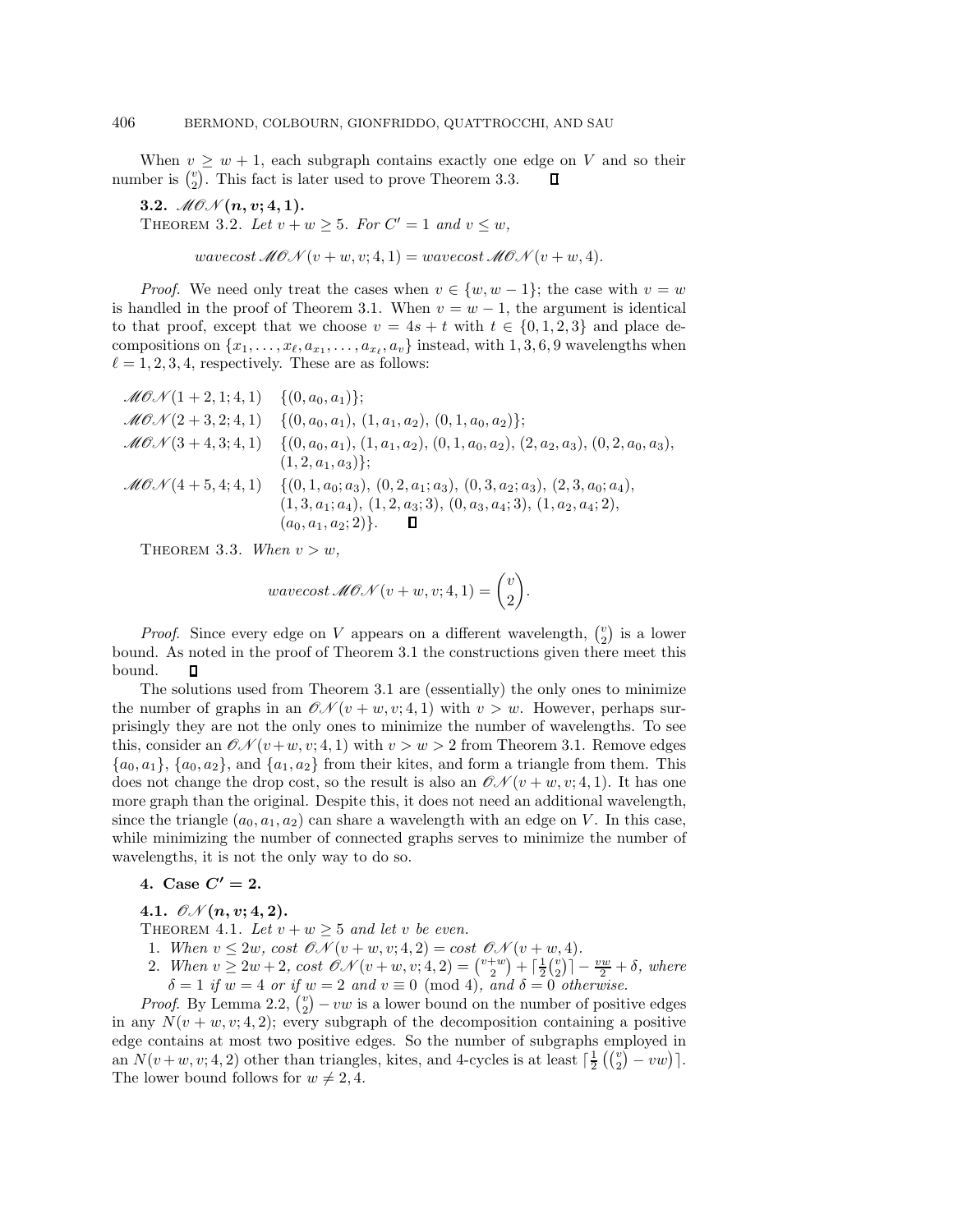As in the proof of Lemma 2.2, denote by  $\alpha$  (resp.,  $\beta$ ) the number of subgraphs containing 2 (resp., 1) neutral edges and so at least two cross edges. We have  $2\alpha + \beta \leq$  $2\alpha + 2\beta \le vw$ . Equality in the lower bound, when  $v \equiv 0 \pmod{4}$ , arises only when  $\beta = 0$ , and therefore to meet the bound an  $\mathcal{CN}(w, 4)$  must be placed on W, implying that  $\delta = 1$  if  $w = 2$  or 4. When  $v \equiv 2 \pmod{4}$ , we can have  $2\alpha + \beta = vw - 1$  and so  $\beta = 1$ . We can use an edge on W in a graph with an edge on V. But when  $w = 4$ , the five edges that would remain on W require drop cost 6, and so  $\delta = 1$ .

Now we turn to the upper bounds. If  $w \geq v-1$ , apply Theorem 3.1. Suppose that  $w \le v-2$ . Let  $V = \{0, \ldots, 2t-1\}$  and  $W = \{a_0, \ldots, a_{w-1}\}$ . Place an  $\mathcal{ON}(w, 4)$  on W. Form a 1-factorization on V containing factors  $\{F_0,\ldots,F_{w-1},G_0,\ldots,G_{2t-2-w}\}\$  in which the last two 1-factors are  $\{\{2h,2h+1\}: 0 \leq h < t\}$  and  $\{\{2h+1,2h+2 \bmod 2t\}$ :  $0 \leq h \leq t$ , whose union is a Hamilton cycle. For  $0 \leq i \leq w$ , form triangles  $T_{ij}$ by adding  $a_i$  to each edge  $e_{ij} \in F_i$ . For  $0 \leq i < \min(w, 2t - 1 - w)$ , observe that  $H_i = F_i \cup G_i$  is a 2-factor containing even cycles. Hence there is a bijection  $\sigma$  mapping edges of  $F_i$  to edges of  $G_i$  so that e and  $\sigma(e)$  share a vertex. Adjoin edge  $\sigma(e_{ij})$  to the triangle  $T_{ij}$  to form a kite. In this way, all edges between V and W appear in triangles or kites, and all edges on V are employed when  $v \leq 2w$ . When  $v \geq 2w + 2$ , the edges remaining on V are those of the factors  $G_w, \ldots, G_{v-2-w}$ .

When  $v \neq 2w + 2$ , the union of these edges is connected because the union of the last two is connected, and hence it can be partitioned into  $P_3$ 's (and one  $P_2$  when  $v \equiv 2 \pmod{4}$  [9, 29]. When  $w = 2$  and  $v \equiv 2 \pmod{4}$ , the drop cost can be reduced by 1 as follows. Let  $\{x, y\}$  be the  $P_2$  in the decomposition, and let  $\{x, z\} \in G_0$ . Let T be the triangle obtained by removing  $\{x, z\}$  from its kite. Add  $\{a_0, a_1\}$  to T to form a kite. Add the  $P_3$  [y, x, z]. In this way two isolated  $P_2$ 's are replaced by a  $P_3$ , lowering the drop cost by 1.

When  $v = 2w + 2$ , we use a variant of this construction. Let R be a graph with vertex set V that is isomorphic to  $\frac{v}{4} K_4$ 's when  $v \equiv 0 \pmod{4}$  and to  $\frac{v-6}{4} K_4$ 's and one  $K_{3,3}$  when  $v \equiv 2 \pmod{4}$ . Let  $F_1, \ldots, F_{w-1}, G_1, \ldots, G_{w-1}$  be the 1-factors of a 1-factorization of the complement of  $R$  (one always exists [27]). Proceed as above to form kites using  $a_i$  for  $1 \leq i < w$  and the edges of  $F_i$  and  $G_i$ . For each  $K_4$  of R with vertices  $\{p, q, r, s\}$ , form kites  $(a_0, q, p; r)$  and  $(a_0, r, s; p)$ . Then add the  $P_3$  [r, q, s]. If R contains a  $K_{3,3}$  with bipartition  $\{\{p,q,r\},\{s,t,u\}\}\,$  add kites  $(a_0,s,p;t)$ ,  $(a_0,q,t;r)$ , and  $(a_0, r, u; p)$ . What remains is the  $P_4$  [r, s; q, u], which can be partitioned into a  $P_2$  and a  $P_3$ . П

In order to treat the odd case, we establish the following easy preliminary result. LEMMA 4.2. Let  $w > 3$  be a positive integer. The graph on w vertices containing

all edges except for  $\lfloor \frac{w}{2} \rfloor$  disjoint edges (i.e.,  $K_w \setminus \lfloor \frac{w}{2} \rfloor K_2$ ) can be partitioned into

1. 4-cycles when w is even;

2. kites and 4-cycles when  $w \equiv 1 \pmod{4}$ ; and

3. kites, 4-cycles, and exactly two triangles when  $w \equiv 3 \pmod{4}$ .

*Proof.* Let  $W = \{a_0, \ldots, a_{w-1}\}$ . Form 4-cycles  $\{(a_{2i}, a_{2j}, a_{2i+1}, a_{2j+1}): 0 \leq i <$  $j < \frac{w}{2}$  when w is even, leaving uncovered the  $\frac{w}{2}$  edges  $\{a_{2i}, a_{2i+1}\}\$ . (This is also a consequence of a much more general result in [20].)

When  $w$  is odd, the proof is by induction on  $w$  by adding four new vertices. So we provide two base cases for the induction to cover all odd values of  $w$ .

For  $w = 5$ , partition  $K_5 \setminus {\{a_0, a_1\}, \{a_2, a_3\}}$  into two kites  $(a_2, a_4, a_0; a_3)$  and  $(a_3, a_4, a_1; a_2).$ 

For  $w = 7$ , partition  $K_7 \setminus {\{a_0, a_1\}, \{a_2, a_3\}, \{a_4, a_5\}}$  into kites  $(a_3, a_6, a_0; a_5)$ ,  $(a_1, a_6, a_4; a_3)$ , and  $(a_5, a_6, a_2; a_1)$ , and the  $K_3$ 's  $(a_0, a_2, a_4)$  and  $(a_1, a_3, a_5)$ .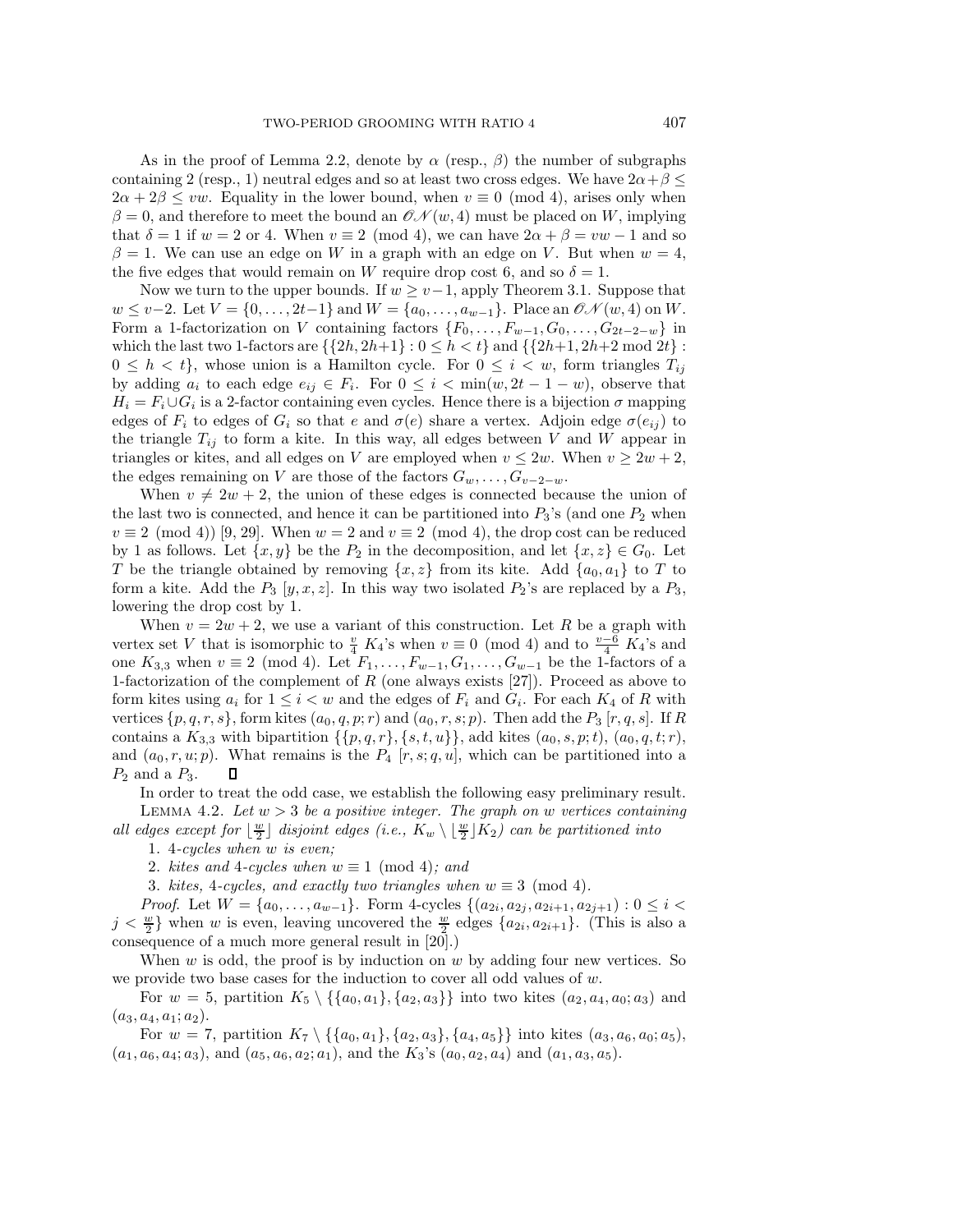By induction form an optimal decomposition of  $K_w - F$ , with  $F = \{\{a_{2h}, a_{2h+1}\}$ :  $0 \leq h < \frac{w-1}{2}$ . Add four vertices  $\{a_w, a_{w+1}, a_{w+2}, a_{w+3}\}$ . For  $0 \leq h < \frac{w-1}{2}$ , add the  $C_4$ 's  $(a_{2h}, a_w, a_{2h+1}, a_{w+1})$  and  $(a_{2h}, a_{w+2}, a_{2h+1}, a_{w+3})$ . Cover the edges of the  $K_5$  on  $\{a_{w-1}, a_w, a_{w+1}, a_{w+2}, a_{w+3}\}$  minus the edges  $\{a_{w-1}, a_w\}$  and  $\{a_{w+1}, a_{w+2}\}$ , using two kites as shown for the case when  $w = 5$ . using two kites as shown for the case when  $w = 5$ .

THEOREM 4.3. Let  $v + w \geq 5$  and v be odd.

- 1. When  $v \leq 2w 1$ , cost  $\mathcal{O}N(v + w, v; 4, 2) = \text{cost } \mathcal{O}N(v + w, 4)$ .
- 2. When  $v \ge 2w+1$ ,  $\cos \theta \mathcal{N}(v+w, v; 4, 2) = {v+w \choose 2} + \left[\frac{1}{2}({v \choose 2} vw + \left[\frac{w}{2}\right]\right)] + \delta$ , where  $\delta = 1$  if  $w = 3$  and  $v \equiv 3 \pmod{4}$ , 0 otherwise.

Proof. To prove the lower bound, it suffices to prove that the number of subgraphs employed in an  $N(v + w, v; 4, 2)$  other than triangles, kites, and 4-cycles is at least  $\lceil \frac{1}{2} \left( \binom{v}{2} - vw + \lceil \frac{w}{2} \rceil \right) \rceil$ . As in the proof of Theorem 4.1, this follows from Lemma 2.2. When  $w = 3$  and  $v \equiv 3 \pmod{4}$ , at least  $\binom{v}{2} - 3v + 2$  edges are positive, an even number. To meet the bound, exactly one cross edge remains and exactly two edges on W remain. These necessitate a further graph that is not a triangle, kite, or 4-cycle.

Now we turn to the upper bounds. By Theorem 4.1, cost  $\mathcal{ON}((v+1)+(w-$ 1),  $v + 1$ ; 4, 2) = cost  $\mathcal{ON}(v + w, 4)$  when  $v \leq 2w - 3$ . So suppose that  $v \geq 2w - 1$ . Write  $v = 2t + 1$ .

When  $w = t + 1$ , form a near 1-factorization on V consisting of  $2t + 1$  near 1-factors,  $F_0, \ldots, F_t, G_0, \ldots, G_{t-1}$ . Without loss of generality,  $F_i$  misses vertex i for  $0 \leq i \leq t$ , and  $F_t$  contains the edges  $\{\{k, t + k + 1\} : 0 \leq k \leq t\}$ . The union of any two near 1-factors contains a nonnegative number of even cycles and a path with an even number of edges. For  $0 \leq i \leq t$ , form triangles  $T_{ij}$  by adding  $a_i$  to each edge  $e_{ij} \in F_i$ . As in the proof of Theorem 4.1, for  $0 \leq i < t$ , use the edges of  $G_i$  to convert every triangle  $T_{ij}$  into a kite. Then add edge  $\{i, a_i\}$  to triangle  $T_{ti}$  constructed from edge  $\{i, t+1+i\}$ . What remains is the single edge  $\{t, a_t\}$  together with all edges on W.

When  $w \notin \{2, 4\}$ , place an  $\mathcal{ON}(w, 4)$  on W of cost  $\binom{w}{2}$  so that  $a_t$  appears in a triangle in the decomposition, and use the edge  $\{t, a_t\}$  to convert this to a kite. We use a decomposition having  $1 \leq \delta \leq 4$  triangles, therefore getting a solution with at most 3 triangles. Such a decomposition exists by Theorem 2.1 if  $w \neq 0, 1$ (mod 8). If  $w \equiv 0, 1 \pmod{8}$  we build a solution using 4 triangles as follows. If  $w \equiv 1 \pmod{8}$ , form an  $\mathcal{ON}(w-2,4)$  on vertices  $\{0,\ldots,w-3\}$  with 3 triangles. Add the triangle  $(w-3, w-2, w-1)$  and the 4-cycles  $\{(2h, w-2, 2h+1, w-1) : 0 \leq h <$  $\frac{w-3}{2}$ . For  $w = 8$  a solution with 4 triangles is given as  $\mathcal{ON}(8, 4)$ :  $\mathcal{B} = \{(1, 2, 0; 4),\}$  $(0, 3, 6; 7), (0, 7, 5; 2), (4, 5, 3; 1), (1, 4, 7), (1, 5, 6), (2, 3, 7), (2, 4, 6)$ . In general, for  $w \equiv 0 \pmod{8}$ , form an  $\mathcal{O}(\mathcal{N}(w-8, 4))$  on vertices  $\{0, \ldots, w-9\}$  with 4 triangles. Add the 4-cycles  $\{(2h, w - 2j, 2h + 1, w - 2j + 1) : 0 \le h < \frac{w - 8}{2}\}$  for  $1 \le j \le 4$  and an  $\mathcal{ON}(8, 4)$  without triangles on the 8 vertices  $\{w-8, \ldots, w-1\}.$ 

Two values for w remain. When  $w = 2$ , an  $\mathcal{O}(\mathcal{O}(5, 3; 4, 1))$  is also an  $\mathcal{O}(\mathcal{O}(5, 3; 4, 2))$ . The case when  $v = 7$  and  $w = 4$  is given as  $MON(7 + 4, 7; 4, 2)$ :  $\mathcal{B} = \{(a_0, 4, 2; 3),$  $(a_0, 3, 6; 0), (a_0, 0, 5; 1), (a_1, 5, 3; 4), (a_1, 4, 6; 1), (a_1, 1, 0; 2), (a_2, 0, 4; 5), (a_2, 6, 5; a_3),$  $(a_2, 1, 2; 5), (0, 3, a_3; 2), (1, a_0, a_2, 3), (a_0, a_1, a_2, a_3), (a_1, 2, 6, a_3), (1, 4, a_3)\}.$  The solution given has only 1 triangle.

Henceforth  $w \leq t$ . For  $t > 2$ , form  $\{F_0, \ldots, F_{w-1}, G_0, \ldots, G_{2t-1-w}\}$ , a near 1-factorization of  $K_v \backslash C_t$  where  $C_t$  is the t-cycle on  $(0, 1, \ldots, t-1)$ ; such a factorization exists [25]. Name the factors so that the missing vertex in  $F_i$  is  $|i/2|$  for  $0 \le i < w$ (this can be done, as every vertex i satisfying  $0 \leq i \leq t$  is the missing vertex in two of the near 1-factors). Form triangles using  $F_0, \ldots, F_{w-1}$  and convert to kites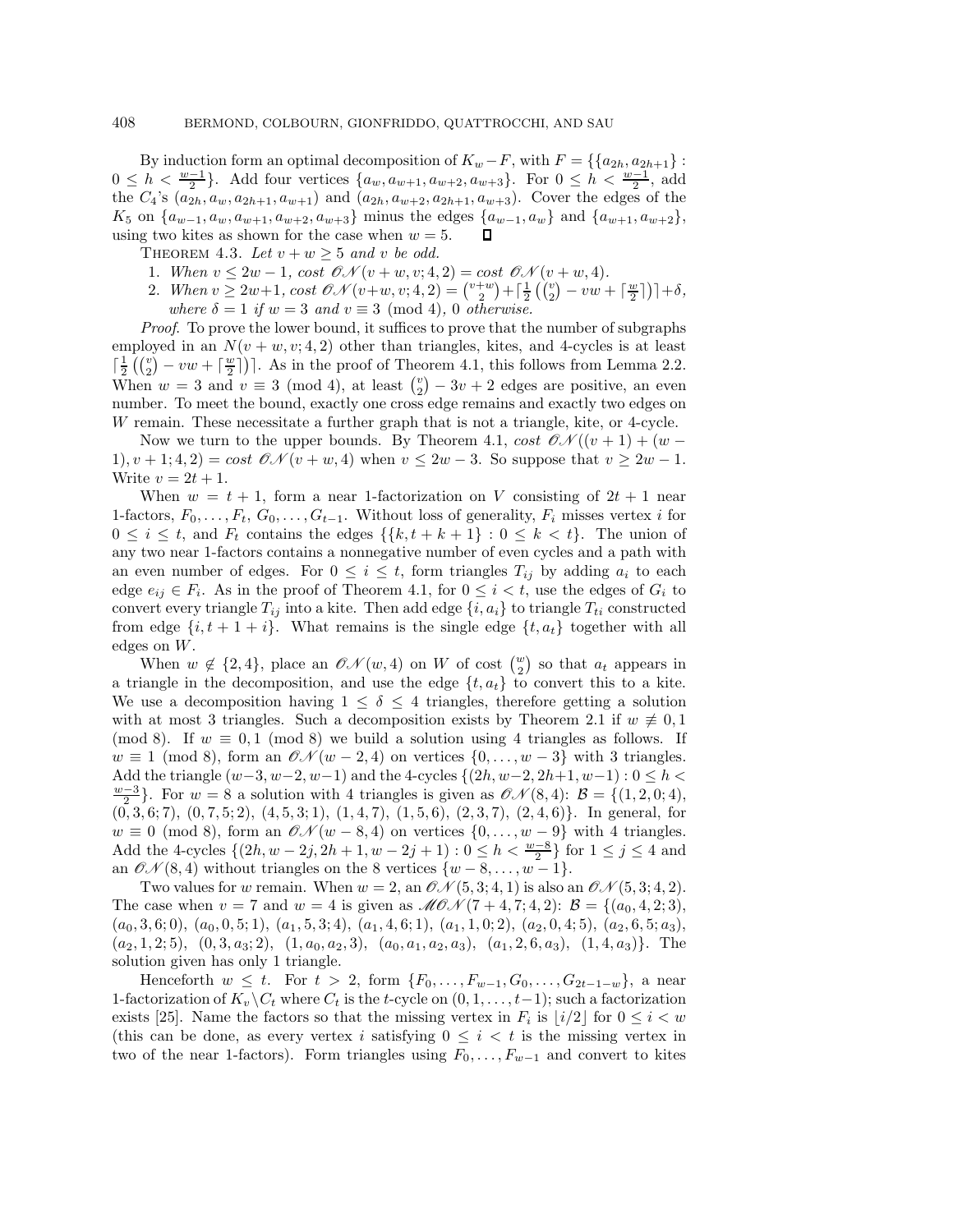using  $G_0, \ldots, G_{w-1}$  as before. There remain  $2(t-w)$  near 1-factors  $G_w, \ldots, G_{2t-1-w}$ . For  $0 \leq h < t - w$ ,  $G_{w+2h} \cup G_{w+2h+1}$  contains even cycles and an even path, and so partitions into  $P_3$ 's. Then the edges remaining are (1) the edges of the t-cycle; (2) the edges  $\{ \{ [i/2], a_i \} : 0 \le i < w \}$ ; and (3) all edges on W. For  $0 \le i < \lfloor \frac{w}{2} \rfloor$ , form triangle  $(i, a_{2i}, a_{2i+1})$  and add edge  $\{i, i + 1\}$  to convert it to a kite. Edges  $\{\{i, i + 1 \mod t\} : \lfloor \frac{w}{2} \rfloor \leq i < t\}$  of the cycle remain from (1); edge  $\{\frac{w-1}{2}, a_{w-1}\}$ remains when  $w$  is odd, and no edge remains when  $w$  is even, from  $(2)$ ; and all edges except for a set of  $\lfloor \frac{w}{2} \rfloor$  disjoint edges on W remain.

When  $w \neq 3$ , we partition the remaining edges in (1) (which form a path of length  $t - \lfloor \frac{w}{2} \rfloor$  into  $P_3$ 's when  $t - \lfloor \frac{w}{2} \rfloor$  is even, and into  $P_3$ 's and the  $P_2$  {0,  $t - 1$ } when  $t - \lfloor \frac{x}{2} \rfloor$  is odd. We adjoin edge  $\{\frac{w-1}{2}, a_{w-1}\}$  to the  $P_3$  (from the t-cycle) containing the vertex  $\frac{w-1}{2}$  to form a  $P_4$ . Finally, we apply Lemma 4.2 to exhaust the remaining edges on W.

When  $w = 3$ , the remaining edges are those of the path  $[0, t - 1, t - 2, \ldots, 2, 1, a_2]$ and edges  $\{\{a_2, a_0\}, \{a_2, a_1\}\}\$ . Include  $\{\{1, 2\}, \{1, a_2\}, \{a_2, a_0\}, \{a_2, a_1\}\}\$  in the decomposition, and partition the remainder into  $P_3$ 's and, when  $v \equiv 3 \pmod{4}$ , one  $P_2$  $\{0, t-1\}.$ 

The case when  $t = 2$  is shown in Example 1.2 (the construction is that given above, except that we start with a near 1-factorization of  $K_5 \setminus \{ \{0, 1\}, \{0, 3\} \}$ .  $\Box$ 

4.2.  $MOM(n, v; 4, 2)$ . THEOREM 4.4. For  $C' = 2$  and  $v \leq 2w$ ,

wavecost  $\mathcal{M}(\mathcal{O}(\mathcal{N}(v+w,v;4,2)))$  = wavecost  $\mathcal{M}(\mathcal{O}(\mathcal{N}(v+w,4)))$ .

*Proof.* It suffices to prove the statement for  $v \in \{2w - 2, 2w - 1, 2w\}$ . When  $v = 2w - 1$ , apply the construction given in the proof of Theorem 4.3, where we noted that there are at most three triangles. The proof of Theorem 4.3 provides explicit solutions when  $w \in \{2, 4\}.$ 

Now suppose that  $v = 2w$ . In the proof of Theorem 4.1,  $\frac{v}{2} = w$  triangles containing one edge on V and two edges between a vertex of V and  $a_{w-1}$  remain. Then convert  $w - 1$  triangles to kites using edges on W incident to  $a_{w-1}$ . That leaves one triangle. When the remaining edges on the  $w - 1$  vertices of W support an  $MON(w-1, 4)$  that contains at most two triangles, we are done. It remains to treat the cases when  $w - 1 \equiv 2, 7 \pmod{8}$  or  $w - 1 = 4$ . For the first case, let x be one vertex of the triangle left containing  $a_{w-1}$ , namely,  $(a_{w-1}, x, y)$ . Consider the pendant edge  $\{x, t\} \in G_{w-2}$  used in a kite containing  $a_{w-2}$ . Delete  $\{x, t\}$  from this kite and adjoin  $\{a_{w-3}, a_{w-2}\}$  to the unique triangle so formed, forming another kite. Finally adjoin  $\{x, t\}$  to the triangle  $(a_{w-1}, x, y)$ . Proceed as before, but partition all edges on  $\{a_0,\ldots,a_{w-2}\}\)$  except edge  $\{a_{w-3},a_{w-2}\}\$  into 4-cycles and kites. The case when  $w - 1 = 4$  is similar, but we leave three of the triangles arising from  $F_{w-1}$  and partition  $K_5 \setminus P_3$  into two kites.

Now suppose that  $v = 2w - 2$ . We do a construction similar to that above. In the proof of Theorem 4.1, there remain  $3\frac{v}{2} = 3(w-1)$  triangles joining  $a_{w-3}$  (resp.,  $a_{w-2}, a_{w-1}$ ) to  $F_{w-3}$  (resp.,  $F_{w-2}, F_{w-1}$ ). Then convert the  $w-1$  triangles containing  $a_{w-1}$  to kites using edges on W incident to  $a_{w-1}$ ,  $w-2$  triangles containing  $a_{w-2}$  to kites using the remaining edges on W incident to  $a_{w-2}$ , and  $w-3$  triangles containing  $a_{w-3}$  to kites using edges on W incident to  $a_{w-3}$ . That leaves three triangles. So, if  $w - 3 \equiv 0, 1 \pmod{8}$ , we are done. Otherwise, as above, choose in each of the three remaining triangles vertices  $x_1, x_2, x_3$ ; consider the edges  $\{x_1, t_1\}$  (resp.,  $\{x_2, t_2\}$ ) appearing in the kites containing  $a_{w-4}$  and  $x_1$  (resp.,  $a_{w-4}$  and  $x_2$ ), and the edge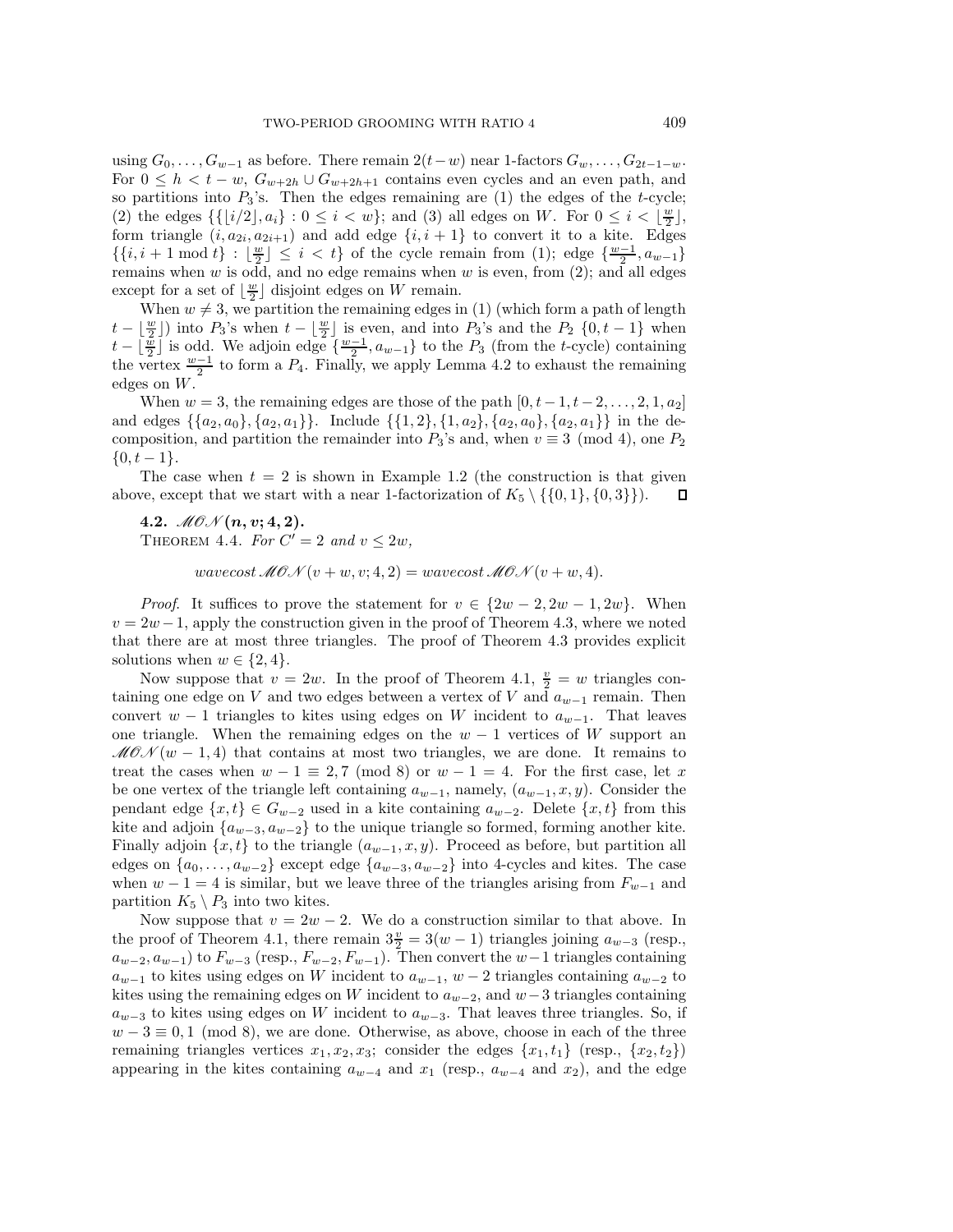${x_3, t_3}$  in the kite containing  $a_{w-5}$  and  $x_3$ . Delete these edges and adjoin them to the three remaining triangles. Finally adjoin the edges  $\{a_{w-4}, a_{w-5}\}\$  and  $\{a_{w-4}, a_{w-6}\}\$ to the two triangles obtained from the two kites containing  $a_{w-4}$ , and adjoin the edge  ${a_{w-5}, a_{w-6}}$  to the triangle obtained from the kite containing  $a_{w-5}$ . Proceed as before, but partition all edges on  $\{a_0, \ldots, a_{w-4}\}$  except the triangle  $(a_{w-6}, a_{w-5}, a_{w-4})$ <br>into 4-cycles and kites  $\Box$ into 4-cycles and kites.

THEOREM 4.5.

1. When  $v > 2w$  is even,

$$
wavecost \mathcal{MON}(v+w, v; 4, 2) = \left[ \left( 2 \binom{v}{2} + \binom{w}{2} \right) / 4 \right].
$$

2. When  $v > 2w$  is odd,

$$
wavecost \mathcal{MON}(v+w, v; 4, 2) = \left[ \left( 2 \binom{v}{2} + \frac{(w-1)(w+1)}{2} \right) / 4 \right].
$$

*Proof.* First we treat the case when v is even. Then (by Theorem 4.1) an  $\mathcal{ON}(v+$  $w, v; 4, 2$ ) must employ vw or  $vw - 1$  neutral edges, using all vw edges between V and  $W$ . Each such graph uses two edges on  $V$  and none on  $W$ , except that a single graph may use one on V and one on W. Now the edges of V must appear on  $\lceil \frac{1}{2} {v \choose 2} \rceil$ different wavelengths, and these wavelengths use at most one edge on W (when  $v \equiv 2$ (mod 4)). Thus at least  $\lceil \binom{w}{2}/4 \rceil$  additional wavelengths are needed when  $v \equiv 0$ (mod 4), for a total of  $\lceil {v \choose 2}/2 + {w \choose 2}/4 \rceil$ . When  $v \equiv 2 \pmod{4}$ , at least  $\lceil {w \choose 2} - 1)/4 \rceil$ additional wavelengths are needed; again the total is  $\lceil {v \choose 2}/2 + {w \choose 2}/4 \rceil$ . Theorem 4.1 realizes this bound.

When  $v$  is odd, first suppose that  $w$  is even. In order to realize the bound of Theorem 4.3 for drop cost, by Lemma 2.2,  $\frac{w}{2}$  neutral edges appear in subgraphs with one neutral edge and all other neutral edges appear in subgraphs with two. In both cases, two edges between  $V$  and  $W$  are consumed by such a subgraph. When two neutral edges are used, no edge on W can be used; when one neutral edge is used, one edge on  $W$  can also be used. It follows that the number of wavelengths is at least  $\frac{1}{2}(\binom{v}{2} - \frac{w}{2}) + \frac{w}{2} + \frac{1}{4}(\binom{w}{2} - \frac{w}{2})$ . This establishes the lower bound. The case when  $w$  is odd is similar. The proof of Theorem 4.3 gives constructions with at most 3 triangles and so establishes the upper bound except when  $v \equiv 1 \pmod{4}$  and  $w \equiv 3$ (mod 4),  $w \neq 3$ , where the construction employs one more graph than the number of wavelengths permitted. However, one graph included is the  $P_2 \{0, t-1\}$ , and in the decomposition on  $W$ , there is a triangle. These can be placed on the same wavelength to realize the bound.  $\Box$ 

When  $v \equiv 1 \pmod{4}$  and  $w \equiv 3 \pmod{4}$ ,  $w \neq 3$ , we place a disconnected graph,  $P_2 \cup K_3$ , on one wavelength in order to meet the bound. The construction of Theorem 4.3 could be modified to avoid this by instead using a decomposition of  $K_w \setminus (K_3 \cup \frac{w-3}{2} K_2)$  into 4-cycles and kites, and using the strategy used in the case for  $w = 3$ . In this way, one could prove the slightly stronger result that the number of (connected) subgraphs in the decomposition matches the lower bound on number of wavelengths needed.

In Theorem 3.3, the number of wavelengths and the drop cost are minimized simultaneously by the constructions given; each constructed  $\mathcal{CN}(v+w,v;4,1)$  has not only the minimum drop cost but also the minimum number of wavelengths over all  $N(v + w, v; 4, 1)$ 's. This is not the case in Theorem 4.5. For example, when  $v > (1 + \sqrt{2})w$ , it is easy to construct an  $N(v + w, v; 4, 2)$  that employs only  $\lceil {v \choose 2} / 2 \rceil$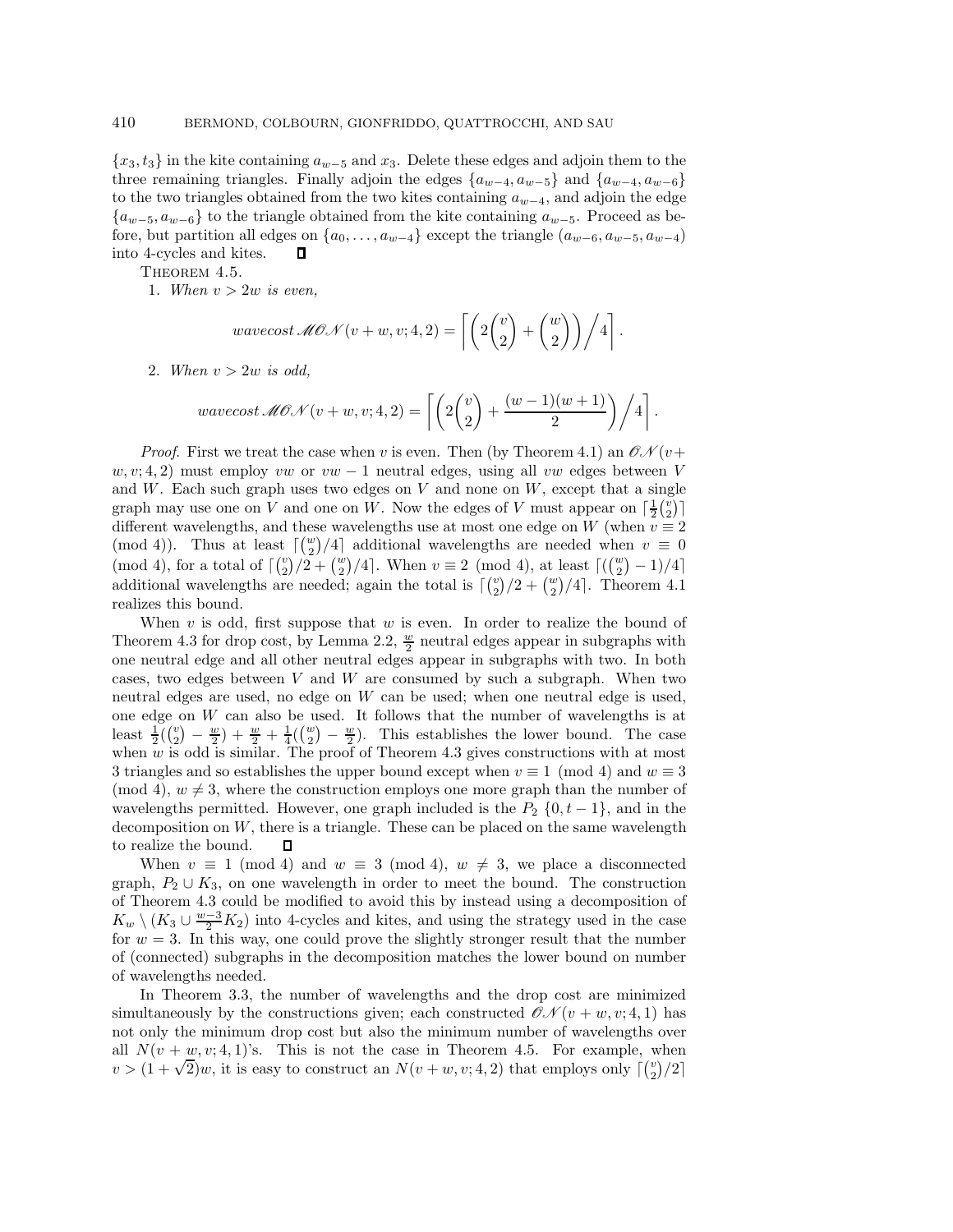wavelengths, which is often much less than are used in Theorem 4.5. We emphasize therefore that an  $\mathcal{M}(\mathcal{O}_{\mathcal{N}}(v+w,v;4,2))$  minimizes the number of wavelengths over all  $\mathcal{ON}(v+w,v;4,2)$ 's, not necessarily over all  $N(v+w,v;4,2)$ 's.

5. Case  $C' = 3$ .

- 5.1.  $\mathcal{O}N(n, v; 4, 3)$ .
- THEOREM 5.1. Let  $v + w \geq 5$ .

1. When  $w \geq 1$ , cost  $\mathcal{ON}(v+w,v;4,3) = \cos t \mathcal{ON}(v+w,4)$ .

2. cost  $\mathcal{O}N(v+0, v; 4, 3) = \text{cost } \mathcal{O}N(v, 3)$ .

*Proof.* The second statement is trivial. Moreover  $cost \mathcal{ON}(n, 4) = cost \mathcal{ON}(n, 3)$ when  $n \equiv 1, 3 \pmod{6}$ , and hence the first statement holds when  $v + w \equiv 1, 3$ (mod 6). To complete the proof it suffices to treat the upper bound when  $w = 1$ .

When  $v + 1 \equiv 5 \pmod{6}$ , there is a maximal partial triple system  $(X, \mathcal{B})$  with  $|X| = v + 1$  covering all edges except those in the 4-cycle  $(r, x, y, z)$ . Set  $W = \{r\}$ ,  $V = X \setminus W$ , and add the 4-cycle to the decomposition to obtain an  $\mathcal{CN}(v+1, v; 4, 3)$ .

When  $v \equiv 1, 5 \pmod{6}$ , set  $\ell = v - 1$ , and when  $v \equiv 3 \pmod{6}$ , set  $\ell = v - 3$ . Then  $\ell$  is even. Form a maximal partial triple system  $(V, \mathcal{B}), |V| = v$ , covering all edges except those in an  $\ell$ -cycle  $(0, 1, \ldots, \ell - 1)$  [16]. Add a vertex  $a_0$  and form kites  $(a_0, 2i, 2i + 1; (2i + 2) \mod l)$  for  $0 \le i < \frac{l}{2}$ . For  $i \in \{l, ..., v-1\}$ , choose a triple  $B_i \in \mathcal{B}$  so that  $i \in B_i$  and  $B_i = B_j$  only if  $i = j$ . Add  $\{a_0, i\}$  to  $B_i$  to form a kite.<br>This vields an  $\mathcal{ON}(v + 1, v; 4, 3)$ . This yields an  $\mathcal{O} \mathcal{N}(v+1, v; 4, 3)$ .

**5.2.**  $\mathcal{MON}(n, v; 4, 3)$ . We focus first on lower bounds in section 5.2.1, and then we provide constructions attaining these lower bounds in section 5.2.2.

**5.2.1.** Lower bounds. When  $C' = 3$ , Theorem 5.1 makes no attempt to minimize the number of wavelengths. We focus on this case here. Except when  $n \in \{2, 4\}$ or  $v = n$ ,  $cost \mathcal{ON}(n, v; 4, 3) = {n \choose 2}$ , and every graph in an  $\mathcal{ON}(n, v; 4, 3)$  is a triangle, kite, or 4-cycle. Let  $\delta$ ,  $\kappa$ , and  $\gamma$  denote the numbers of triangles, kites, and 4-cycles in the grooming, respectively. Then  $3\delta + 4\kappa + 4\gamma = \binom{n}{2}$ , and the number of wavelengths is  $\delta + \kappa + \gamma$ . Thus in order to minimize the number of wavelengths, we must minimize the number  $\delta$  of triangles. We focus on this equivalent problem henceforth.

In an  $\mathcal{ON}(n, v; 4, 3)$ , for  $0 \leq i \leq 3$  and  $0 \leq j \leq 4$ , let  $\delta_{ij}$ ,  $\kappa_{ij}$ , and  $\gamma_{ij}$  denote the number of triangles, kites, and 4-cycles, respectively, each having  $i$  edges on  $V$  and  $j$ edges between V and W. The only counts that can be nonzero are  $\delta_{00}, \delta_{02}, \delta_{12}, \delta_{30}$ ;  $\kappa_{00}, \kappa_{01}, \kappa_{02}, \kappa_{03}, \kappa_{12}, \kappa_{13}, \kappa_{22}, \kappa_{31}; \gamma_{00}, \gamma_{02}, \gamma_{04}, \gamma_{12}, \gamma_{22}.$  We write  $\sigma_{ij} = \kappa_{ij} + \gamma_{ij}$ when we do not need to distinguish kites and 4-cycles. Our objective is to minimize  $\delta_{00} + \delta_{02} + \delta_{12} + \delta_{30}$  subject to certain constraints; we adopt the strategy of [15] and treat this as a linear program.

Let  $\varepsilon = 0$  when  $v \equiv 1, 3 \pmod{6}$ ,  $\varepsilon = 2$  when  $v \equiv 5 \pmod{6}$ , and  $\varepsilon = \frac{v}{2}$ when  $v \equiv 0 \pmod{2}$ . We specify the linear program in Table 1. The first row lists the primal variables. The second lists coefficients of the objective function to be minimized. The third lists the coefficients of linear inequalities, with the final column providing the lower bound on the linear combination specified. The first inequality states that the number of edges on  $V$  used is at least the total number on  $V$ , while the second specifies that the number of edges used between  $V$  and  $W$  is at most the total number between V and W. For the third, when  $v \equiv 5 \pmod{6}$  at least four edges on V are not in triangles, and so at least two graphs containing edges of V do not have a triangle on V; when  $v \equiv 0 \pmod{2}$  every graph can induce at most two odd degree vertices on  $V$ , yet all are odd in the decomposition.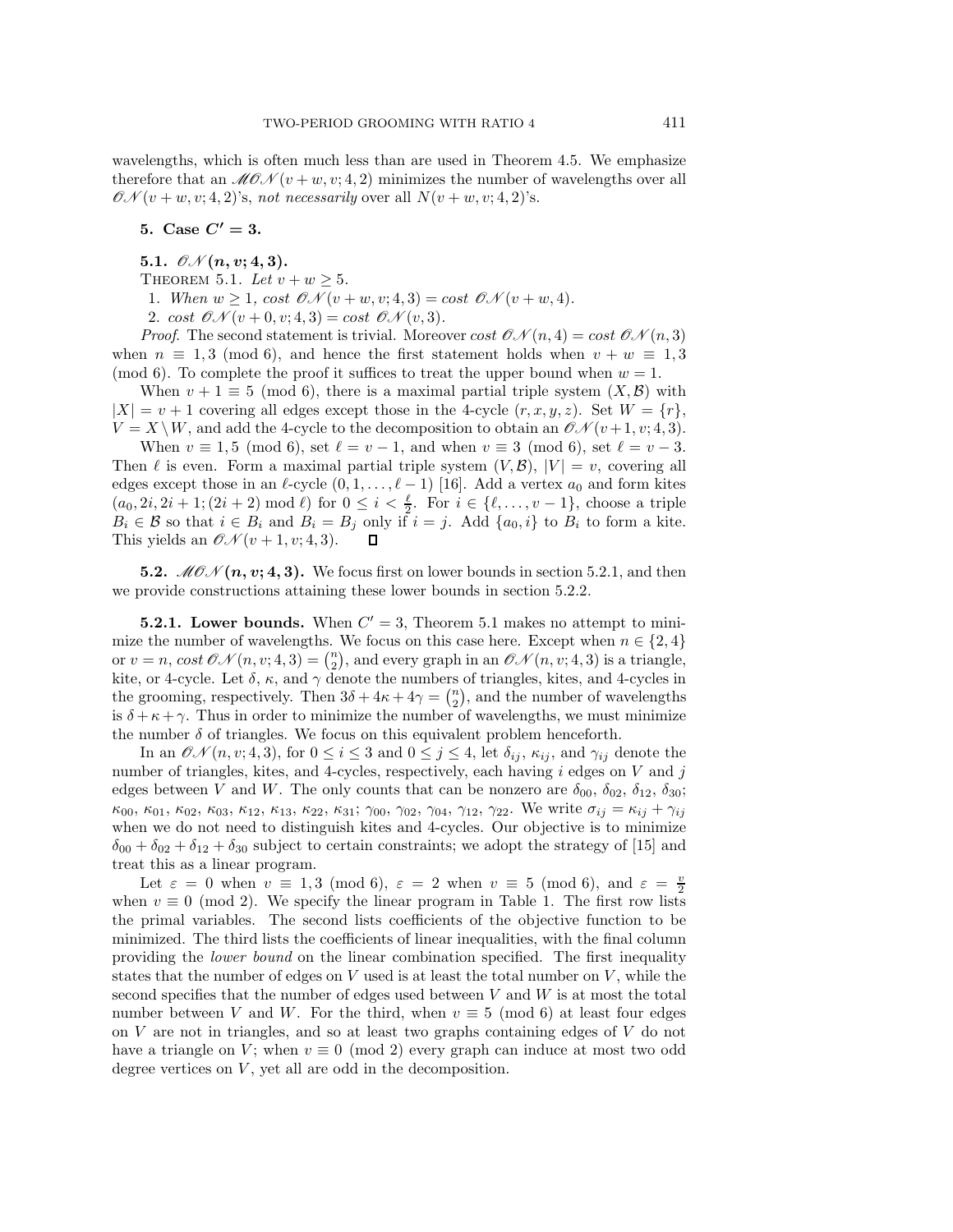|                       | $\sigma_{00}$ | $\kappa_{01}$  | $\sigma_{02}$                                                                                                                                                      | $\kappa_{03}$ | $\gamma_{04}$ | $\sigma_{12}$ | $\kappa_{13}$               | $\sigma_{22}$ | $\kappa_{31}$ | $\sigma_{00}$ | $_{012}$ |  |
|-----------------------|---------------|----------------|--------------------------------------------------------------------------------------------------------------------------------------------------------------------|---------------|---------------|---------------|-----------------------------|---------------|---------------|---------------|----------|--|
|                       |               |                | $0 \qquad 0 \qquad 0$                                                                                                                                              |               |               |               | $0 \quad 0 \quad 0 \quad 0$ |               | $\Omega$      |               |          |  |
| $\binom{v}{2}$<br>-vw |               |                | $\begin{array}{ccccccccccccc} & 1 & 0 & 0 & 3 & 2 & 1 & 1 & 0 & 0 & 0 & 0 & 0 & 0 & 0 & 0 & -2 & -2 & 0 & -1 & -2 & -3 & -2 & -4 & -3 & -2 & -1 & 0 & \end{array}$ |               |               |               |                             |               |               |               |          |  |
|                       |               |                |                                                                                                                                                                    |               |               |               |                             |               |               |               |          |  |
| $\varepsilon$         |               | $\overline{0}$ | $1 \quad 1 \quad 1 \quad 0 \quad 0 \quad 0$                                                                                                                        |               |               |               |                             |               |               |               |          |  |

TABLE 1 The linear program for  $\mathcal{O}N(n, v; 4, 3)$ .

We do not solve this linear program. Rather we derive lower bounds by considering its dual. Let  $y_1$ ,  $y_2$ , and  $y_3$  be the dual variables. A dual feasible solution has  $y_1 = \frac{1}{3}$ ,  $y_2 = 1$ , and  $y_3 = \frac{4}{3}$ , yielding a dual objective function value of  $\frac{1}{6}v(v-1) - vw + \frac{4}{3}\varepsilon$ . Recall that every dual feasible solution gives a lower bound on all primal feasible solutions.

On the other hand,  $3\delta \equiv \binom{n}{2} \pmod{4}$  and so  $\delta \equiv 9\delta \equiv 3\binom{n}{2} \pmod{4}$ . The value of  $3\binom{n}{2}$  (mod 4) is in fact the value of t given in Theorem 2.1. Therefore if x is a lower bound on  $\delta$  in an  $\mathcal{ON}(n, v; 4, 3)$ , so is  $\langle x \rangle_n$ , where  $\langle x \rangle_n$  denotes the smallest nonnegative integer  $\overline{x}$  such that  $\overline{x} \ge x$  and  $\overline{x} \equiv 3\binom{n}{2} \pmod{4}$ .

The discussion above proves the general lower bound on the number of triangles. THEOREM 5.2. Let  $v + w \geq 5$ , and let

$$
L(v, w) = \begin{cases} \frac{1}{6}v(v-1) - vw & \text{if } v \equiv 1, 3 \pmod{6}, \\ \frac{1}{6}v(v-1) - vw + \frac{8}{3} & \text{if } v \equiv 5 \pmod{6}, \\ \frac{1}{6}v(v+3) - vw & \text{if } v \equiv 0 \pmod{2}. \end{cases}
$$

Then the number of triangles in an  $\mathcal{CN}(v+w,v;4,3)$  is at least

$$
\delta_{\min}(v, w) = \langle L(v, w) \rangle_{v+w}.
$$

Remark 5.3. In particular, if v is odd and  $w \geq \lceil \frac{v-1}{6} \rceil$  or if v is even and  $w \geq \lceil \frac{v-4}{6} \rceil$ , then  $L(v, w) \leq 0$  and the minimum number of triangles is  $\delta_{\min}(v, w) =$  $\langle 0 \rangle_{v+w} \leq 3.$ 

**5.2.2.** Upper bounds. We first state two simple lemmas to be used intensively in the proof of Theorem 5.7. The following result shows that in fact we do not need to check exactly that the number of triangles of an optimal construction meets the bound of Theorem 5.2.

LEMMA 5.4. Any  $\mathcal{ON}(v+w,v; 4, 3)$  is an  $\mathcal{MON}(v+w,v; 4, 3)$  if the number of triangles that it contains is at most  $\max(3, \lceil L(v, w) \rceil + 3)$ .

*Proof.* In the closed interval  $[[L(v, w)], [L(v, w)] + 3]$  there is exactly one integer gruent to  $3\binom{n}{2}$  (mod 4), and so exactly one integer equal to  $\delta_{\min}(v, w)$ . congruent to  $3\binom{n}{2}$  (mod 4), and so exactly one integer equal to  $\delta_{\min}(v, w)$ .

Combining Remark 5.3 and Lemma 5.4 we deduce that when v is odd and  $w \geq$  $\lceil \frac{v-1}{6} \rceil$  or if v is even and  $w \geq \lceil \frac{v-4}{6} \rceil$ , to prove the optimality of a construction it is enough to check that there are at most three triangles.

As a prelude to the constructions, let  $(V, \mathcal{B})$  be a partial triple system,  $V =$  $\{0,\ldots,v-1\}$ , and  $\mathcal{B} = \{B_1,\ldots,B_b\}$ . Let  $r_i$  be the number of blocks of  $\mathcal{B}$  that contain  $i \in V$ . A headset is a multiset  $S = \{s_1, \ldots, s_b\}$  so that  $s_k \in B_k$  for  $1 \leq k \leq b$ , and for  $0 \leq i \leq v-1$  the number of occurrences of i in S is  $\lfloor \frac{r_i}{3} \rfloor$  or  $\lceil \frac{r_i}{3} \rceil$ .

Lemma 5.5. Every partial triple system has a headset.

*Proof.* Form a bipartite graph  $\Gamma$  with vertex set  $V \cup B$ , and an edge  $\{v, B\}$  for  $v \in V$  and  $B \in \mathcal{B}$  if and only if  $v \in B$ . The graph  $\Gamma$  admits an equitable 3-edgecoloring [18]; that is, the edges can be colored green, white, and red so that every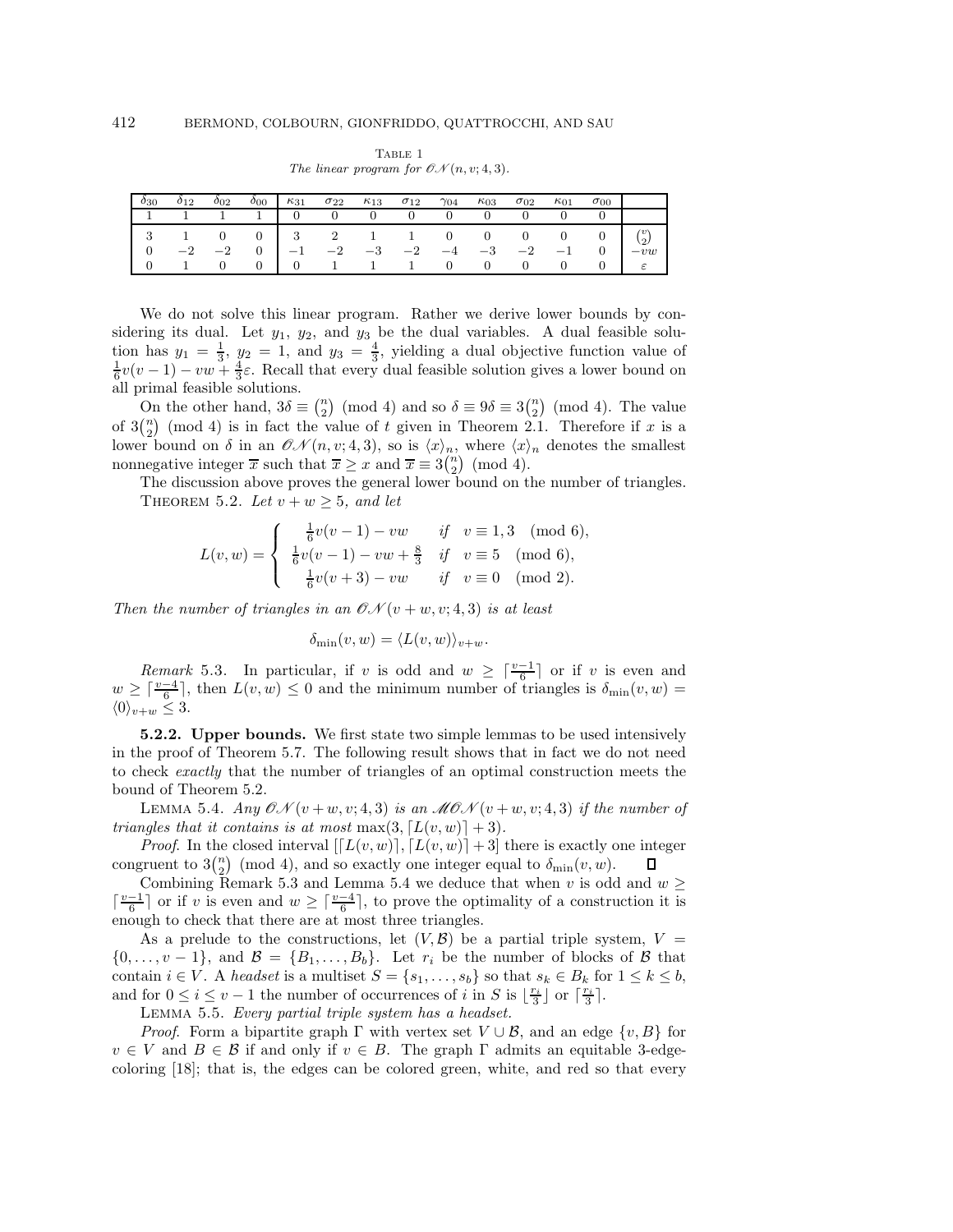vertex of degree d is incident with either  $\lfloor d/3 \rfloor$  or  $\lceil d/3 \rceil$  edges of each color. Then for  $1 \le k \le b$ ,  $B_k$  is incident to exactly three edges, and hence to exactly one edge  $\{i_k, B_k\}$  that is green; set  $s_k = i_k$ . Then  $(s_1, \ldots, s_b)$  forms the headset.  $\Box$  ${i_k, B_k}$  that is green; set  $s_k = i_k$ . Then  $(s_1, \ldots, s_b)$  forms the headset.

LEMMA 5.6. There exist an  $MON(13 + 3, 13; 4, 3), MON(15 + 4, 15; 4, 3),$  $MOM(17+3, 17; 4, 3),$  and  $MOM(17+4, 17; 4, 3).$ 

*Proof.*  $M\mathcal{O} \mathcal{N}(13 + 3, 13; 4, 3)$ :

$$
\mathcal{B} = \{ (5+i, 4+i, 1+i; a_1) \mid i = 0, 1, ..., 9 \}
$$
  
\n
$$
\cup \{ (1+i, 5+i, 4+i; a_0) \mid i = 10, 11, 12 \}
$$
  
\n
$$
\cup \{ (3+i, 1+i, 9+i; a_2) \mid i = 6, 7, ..., 12 \}
$$
  
\n
$$
\cup \{ (9+i, 1+i, 3+i; a_0) \mid i = 1, 2, ..., 5 \}
$$
  
\n
$$
\cup \{ (9, 3, 1; a_2), (0, a_1, a_2; 12), (12, a_1, a_0; 0),
$$
  
\n
$$
(a_0, 9, a_2, 10), (a_0, a_2, 11; a_1), (a_0, 9, a_2, 10) \},
$$

where the sums are computed modulo 13.

 $MOM(15 + 4, 15; 4, 3)$ :

$$
\mathcal{B} = \{(1, 2, 3) \quad (a_0, 4, a_1, 5) \quad (a_0, 10, a_1, 11) \quad (5, 4, 1; a_3) \quad (7, 1, 6; a_1) \n(6, 4, 2; a_3) \quad (7, 5, 2; a_2) \quad (4, 7, 3; a_2) \quad (6, 5, 3; a_3) \quad (9, 1, 8; a_1) \n(10, 1, 14; a_0) \quad (11, 1, 0; a_2) \quad (13, 1, 12; a_2) \quad (10, 2, 8; a_2) \quad (11, 2, 9; a_0) \n(12, 2, 14; a_2) \quad (0, 2, 13; a_3) \quad (8, 3, 11; a_3) \quad (10, 3, 12; a_0) \quad (13, 3, 9; a_2) \n(14, 3, 0; a_3) \quad (12, 8, 4; a_2) \quad (11, 4, 13; a_0) \quad (0, 10, 4; a_3) \quad (9, 4, 14; a_1) \n(8, 5, 13; a_2) \quad (0, 5, 12; a_3) \quad (14, 11, 5; a_3) \quad (10, 9, 5; a_2) \quad (8, 6, 0; a_0) \n(14, 13, 6; a_3) \quad (9, 6, 12; a_1) \quad (10, 6, 11; a_2) \quad (14, 8, 7; a_3) \quad (9, 7, 0; a_1 \n(10, 7, 13; a_1) \quad (12, 11, 7; a_0) \quad (6, a_2, a_0; 2) \quad (7, a_2, a_1; 3) \quad (10, a_3, a_2; 1) \n(1, a_0, a_1; 2) \quad (9, a_1, a_3; 14) \quad (8, a_3, a_0; 3)\}.
$$

 $MOM(17 + 3, 17; 4, 3)$ :

| $\mathcal{B} = \{(7, 16, 0)\}$ | $(a_0, a_2, 0)$       | $(a_0, 1, 2; 3)$    | $(a_0, 3, 4; 1)$    | $(4, 5, 2; a_1)$    |
|--------------------------------|-----------------------|---------------------|---------------------|---------------------|
| $(1,3,5;a_0)$                  | $(16, a_0, a_1; a_2)$ | $(6, 10, 1; a_1)$   | $(9, 14, 1; a_2)$   | $(15, 1, 7; a_2)$   |
| $(1, 8, 12; a_2)$              | $(1,0,13;a_2)$        | $(1, 16, 11; a_1)$  | $(2, 11, 6; a_1)$   | $(2, 16, 8; a_2)$   |
| $(10, 15, 2; a_2)$             | $(9, 2, 13; a_1)$     | $(0, 2, 12; a_1)$   | $(2, 7, 14; a_2)$   | $(6, 13, 3; a_1)$   |
| $(11, 3, 7; a_1)$              | $(12,3,16;a_2)$       | $(9,0,3;a_2)$       | $(3, 10, 14; a_1)$  | $(8,3,15; a_1)$     |
| $(14, 6, 4; a_2)$              | $(4, 11, 15; a_2)$    | $(7, 12, 4; a_1)$   | $(13, 4, 8; a_1)$   | $(4, 16, 9; a_2)$   |
| $(0, 4, 10; a_1)$              | $(5, 12, 6; a_2)$     | $(7, 13, 5; a_2)$   | $(8, 14, 5; a_1)$   | $(15, 5, 9; a_1)$   |
| $(5, 16, 10; a_2)$             | $(5,0,11; a_2)$       | $(9, 7, 6; a_0)$    | $(10, 8, 7; a_0)$   | $(11, 9, 8; a_0)$   |
| $(12, 10, 9; a_0)$             | $(13, 11, 10; a_0)$   | $(14, 12, 11; a_0)$ | $(15, 13, 12; a_0)$ | $(16, 14, 13; a_0)$ |
| $(0, 15, 14; a_0)$             | $(6, 16, 15; a_0)$    | $(8,6,0;a_1)\}.$    |                     |                     |
|                                |                       |                     |                     |                     |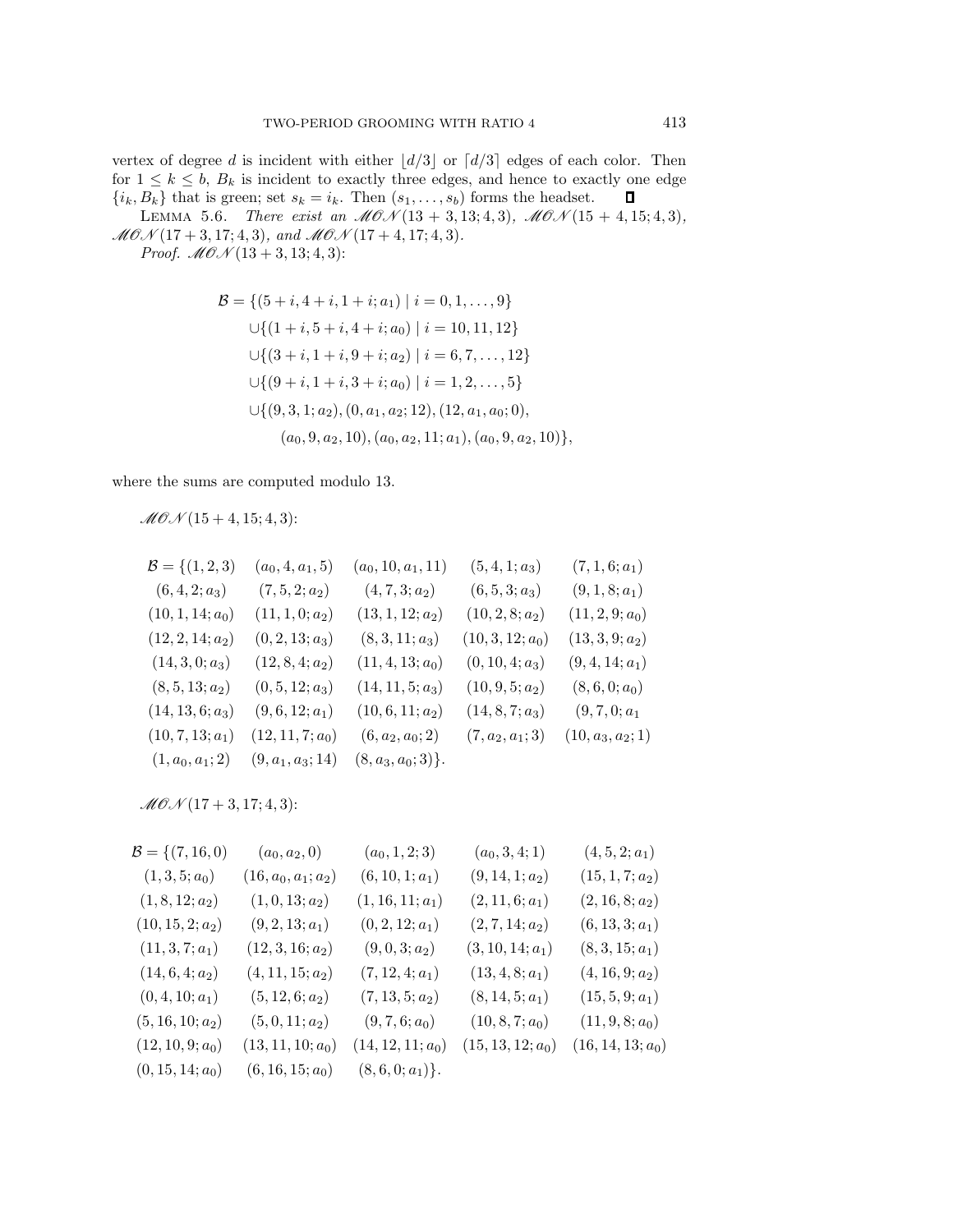$$
\mathcal{MOM}(17+4, 17; 4, 3)
$$
:

| $\mathcal{B} = \{(2, 9, 11)$ | (9, 12, 16)            | $(a_0, 13, 14; 15)$  | $(a_0, 15, 16; 13)$ | $(16, 0, 14; a_1)$ |
|------------------------------|------------------------|----------------------|---------------------|--------------------|
| $(13, 15, 0; a_0)$           | $(13, 2, 1; a_3)$      | $(13, 12, 3; a_3)$   | $(13, 11, 4; a_3)$  | $(5, 10, 13; a_1)$ |
| $(6, 9, 13; a_2)$            | $(7, 8, 13; a_3)$      | $(14, 4, 2; a_3)$    | $(14, 12, 5; a_3)$  | $(11, 14, 6; a_3)$ |
| $(14, 10, 7; a_3)$           | $(1,3,14;a_2)$         | $(9, 8, 14; a_3)$    | $(1,4,15;a_1)$      | $(3, 5, 15; a_2)$  |
| $(2,6,15; a_3)$              | $(15, 7, 12; a_3)$     | $(15, 11, 8; a_3)$   | $(1, 16, 5; a_1)$   | $(6, 4, 16; a_2)$  |
| $(3, 7, 16; a_3)$            | $(2, 8, 16; a_1)$      | $(10, 16, 11; a_3)$  | $(1,6,0;a_1)$       | $(4, 8, 0; a_2)$   |
| $(10, 15, 9, ; a_3)$         | $(2, 10, 0; a_3)$      | $(5,0,7;a_1)$        | $(3,0,9; a_1)$      | $(12, 0, 11; a_1)$ |
| $(1, a_0, 7; 6)$             | $(8, 6, a_0; a_3)$     | $(9, a_0, 5; 11)$    | $(10, a_0, 4; 9)$   | $(11, a_0, 3; 10)$ |
| $(2, a_0, 12; 8)$            | $(8, a_1, 1; 11)$      | $(10, a_1, 6; 3)$    | $(12, 4, a_1; a_3)$ | $(3, a_1, 2; 7)$   |
| $(1, a_2, 9; 7)$             | $(10, a_2, 8; 3)$      | $(11, a_2, 7; 4)$    | $(12, a_2, 6; 5)$   | $(2, a_2, 5; 8)$   |
| $(3, a_2, 4; 5)$             | $(a_1, a_0, a_2; a_3)$ | $(12, 1, 10; a_3)$ . | Ц                   |                    |
|                              |                        |                      |                     |                    |

THEOREM 5.7. Let  $v + w \geq 5$ . When  $w \geq 1$ ,

$$
wavecost\,\mathscr{MOM}(v+w,v;4,3) = \left\lceil \left( \binom{v+w}{2} + \delta_{\min}(v,w) \right) \bigg/4 \right\rceil.
$$

Proof. The lower bound follows from Theorem 5.2, so we focus on the upper bound.

When  $w \geq 1$ , an  $\mathcal{ON}(v+w,v;4,3)$  of cost  $\binom{v+w}{2}$  is an  $\mathcal{ON}(v+w,v-1;4,3)$ . Let us show that it suffices to prove the statement for  $w \leq \frac{v+9}{6}$  when v is odd, and for  $w \leq \frac{v+4}{6}$  when v is even. Equivalently, we show that if it is true for these values of w, then it follows for any w. Note that  $\delta_{\min}(v, w) \leq 3$  if  $\delta_{\min}(v + 1, w - 1) \leq 3$ .

Indeed, let v be even. If  $w = \lfloor \frac{v+4}{6} \rfloor + 1$ , the result follows from the case for  $v + 1$ (odd) and  $w-1 = \lfloor \frac{v+4}{6} \rfloor \le \frac{v+1+9}{6}$ , in which case  $\delta_{\min}(v+1, w-1) = \langle 0 \rangle_{v+w}$ . If  $w = \lfloor \frac{v+4}{6} \rfloor + 2$ , it follows from the case for  $v+1$  (odd) and  $w-1 = \lfloor \frac{v+4}{6} \rfloor +1 \leq \frac{v+1+9}{6}$ , and  $\delta_{\min}(v+1, w-1) = \langle 0 \rangle_{v+w}$ . If  $w \geq \lfloor \frac{v+4}{6} \rfloor + 3$ , it follows from the case for  $v+2$ (even) and  $w - 2$ .

Let v be odd. If  $w = \lfloor \frac{v+9}{6} \rfloor + 1$ , it follows from the case for  $v + 1$  (even) and  $w - 1$ , which has been already proved (in this case also  $\delta_{\min}(v + 1, w - 1) = \langle 0 \rangle_{v+w}$ ). If  $w \geq \lfloor \frac{v+9}{6} \rfloor + 2$ , it follows from the case for  $v + 2$  (odd) and  $w - 2$ .

In each case, we use the same general prescription. Given a partial triple system  $(V, \mathcal{B})$ , a headset  $S = \{s_1, \ldots, s_b\}$  is formed using Lemma 5.5. Add vertices  $W =$  $\{a_0,\ldots,a_{w-1}\},$  a set disjoint from V of size  $w \geq 1$ . For each i let  $D_i$  be a subset of  $\{0,\ldots,w-1\}$ , which is specified for each subcase, and that satisfies the following property:  $|D_i|$  is at most the number of occurrences of i in the headset S. Among the blocks  $B_k$  such that  $s_k = i$ , we choose  $|D_i|$  of them, namely, the subset  $\{B_k^j : j \in D_i\}$ , and form  $|D_i|$  kites by adding for each  $j \in D_i$  the edge  $\{a_j, i\}$  to the block  $B_k^j$ .

The idea behind the construction is that if we can choose  $|D_i| = w$ , we use all the edges between  $V$  and  $W$  leaving a minimum number of triangles in the partition of V (see Case O1a). Unfortunately it is not always possible to choose  $|D_i| = w$ , in particular when  $w$  is greater than the number of occurrences of  $i$  in the headset. So we distinguish different cases.

Case O1a.  $v = 6t + 1$  or  $6t + 3$  and  $w \leq \frac{v-1}{6}$ . Let  $(V, \mathcal{B})$  be a Steiner triple system. For  $0 \le i < v$ , let  $D_i = \{0, \ldots, w-1\}$ . Apply the general prescription.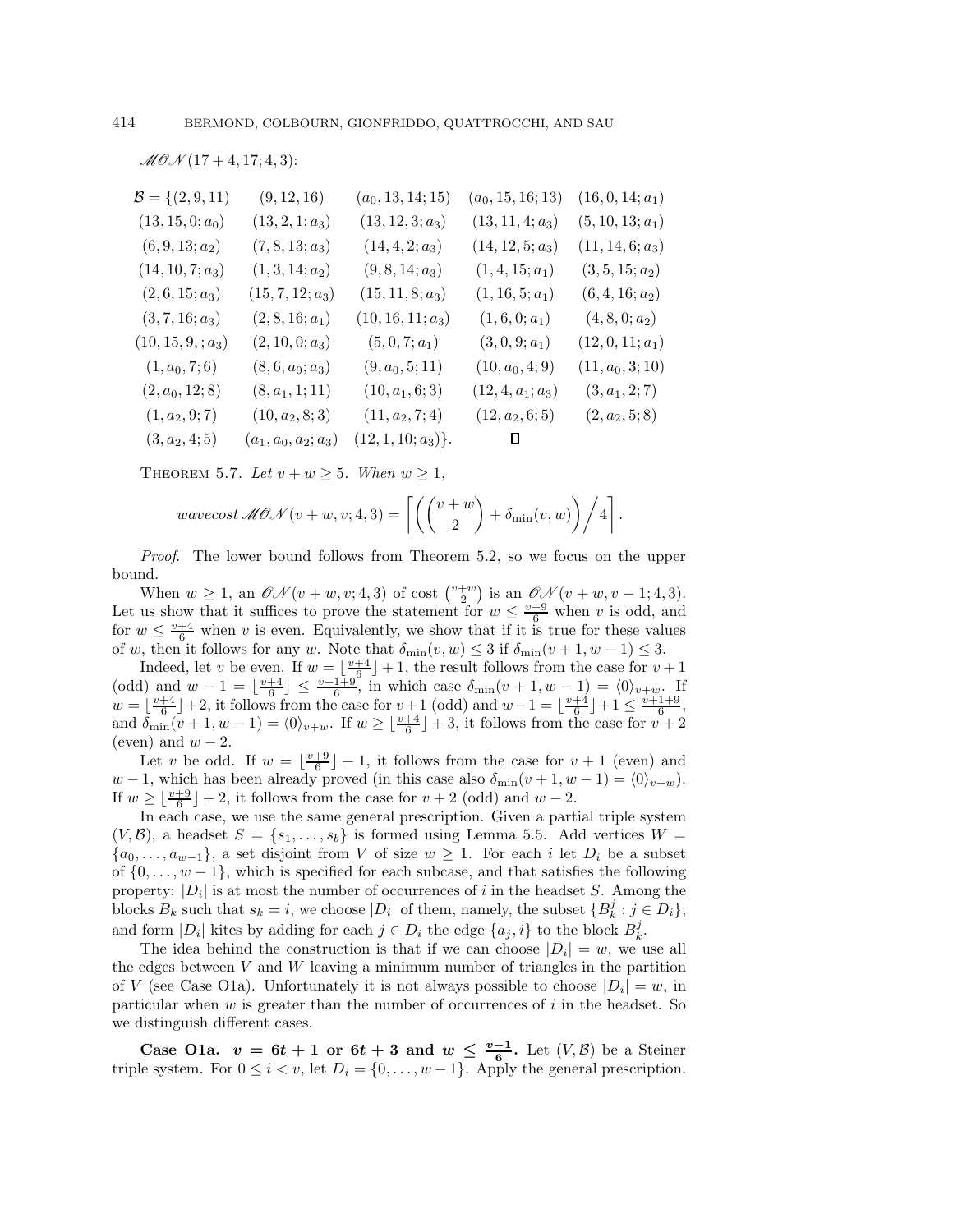If  $v = 6t + 1$ , i appears t times in S and  $w \leq \frac{v-1}{6} = t$ . If  $v = 6t + 3$ , i appears t or  $t + 1$  times in S and  $w \leq t$ . In both cases  $|D_i|$  is at most the number of occurrences of i in  $S$ , so the construction applies and all the edges between  $V$  and  $W$  are used in the kites. All the edges on V are used and  $\frac{v(v-1)}{6} - vw$  triangles remain. Finally, it remains to partition the edges of W. When  $w \notin \{2,4\}$ , form an  $\mathcal{MOM}(w, 4)$  on W, and doing so we have at most  $\delta_{\min}$  triangles. If  $w = 2$  or  $w = 4$ , remove edges  $\{a_0, 0\}$ and  $\{a_1, 0\}$  from their kites and partition  $K_W$  together with these edges into a triangle  $(w = 2)$  or two kites  $(w = 4)$ .

Case O1b.  $v = 6t + 5$  and  $w \leq \frac{v-1}{6}$ . Form a partial triple system  $(V, \mathcal{B})$ covering all edges except those in the  $C_4$   $(0, 1, 2, 3)$ . For  $0 \le i \le 3$ , let  $D_i = \{0, \ldots,$  $w-2$ , and for  $4 \leq i < v$ ,  $D_i = \{0, \ldots, w-1\}$ . Apply the general prescription. Add the kites  $(a_{w-1}, 1, 2; 3)$  and  $(a_{w-1}, 3, 0; 1)$ . Here again i appears at least t times in S and  $w \leq t$ . So  $D_i$  is at most the number of occurrences of i in S. Again we have used all the edges on  $V$  and all the edges between  $V$  and  $W$ . It remains to partition the edges of W, and this can be done as in the Case O1a.

Case O2.  $v = 6t + 3$  and  $w = t + 1$ ,  $v > 3$ . Form a partial triple system covering all edges except those on the v-cycle  $\{\{i,(i+1) \mod v\} : 0 \leq i \leq v\}$  [16]. Set  $D_i = \{1, \ldots, w-1\}$  for all i. Apply the general prescription. Adjoin edges from  $a_0$  to a partition of the cycle, minus edge  $\{0, v-1\}$ , into  $P_3$ 's. The only edge between V and W that remains is  $\{a_0, v-1\}$ . When an  $\mathcal{ON}(w, 4)$  exists having 1, 2, 3, or 4 triangles, this edge is used to convert a triangle to a kite. This handles all cases except when  $w \in \{2, 4\}$ . In these cases, remove the pendant edge  $\{a_1, v-1\}$  from its kite. When  $w = 2$ ,  $\{a_0, a_1, v - 1\}$  forms a triangle. When  $w = 4$ , partition the edges on W together with  $\{a_0, v-1\}$  and  $\{a_1, v-1\}$  into two kites.

**Case O3.**  $v = 6t + 1$  and  $w = t + 1$ . When  $t = 1$ , an  $M\mathcal{O}(\mathcal{N}(7 + 2, 7; 4, 3))$ has  $\mathcal{B} = \{(0, a_1, a_0; 6), (2, 0, 6; a_1), (3, 0, 4; a_1), (1, 0, 5; a_1), (3, 6, 5; a_0), (4, 6, 1; a_1),$  $(3, 2, 1; a_0), (5, 2, 4; a_0), (a_0, 2, a_1, 3).$ 

A solution with  $t = 2$  is given in Lemma 5.6.

When  $t \geq 3$ , form a 3-GDD of type  $6^t$  with groups  $\{\{6p + q : 0 \leq q < 6\} : 0 \leq$  $p < t$ . Let  $D_{6p+q} = \{0, ..., w-2\} \setminus \{p\}$  for  $0 \leq p < t$  and  $0 \leq q < 6$ . Apply the general prescription. For  $0 \leq p < t$ , on  $\{6p+q : 0 \leq q < 6\} \cup \{v-1\} \cup \{a_{w-1}, a_p\}$ place an  $M\mathcal{O}(\mathcal{N}(7+2,7;4,3))$  obtained from the solution  $\mathcal{B}$  for  $t=1$ , by replacing q by  $6p + q : 0 \le q < 6$ , 6 by  $v - 1$  a<sub>0</sub> by  $a_{w-1}$  and  $a_1$  by  $a_p$ ; then omit the kite  $(a_p, 6p, a_{w-1}; v-1)$ . All edges on W remain; the edges  $\{a_{w-1}, 6p\}$  and  $\{a_p, 6p\}$  remain for  $0 \leq p < t$ , and the edge  $\{a_{w-1}, v-1\}$  remains.

Add the kites  $(a_{w-2}, 6(w-2), a_{w-1}; v-1)$ , and for  $0 \le j < w-2 = t-1$ ,  $(6j, a_{w-1}, a_j, a_{w-2})$ . If  $w-2 \notin \{2,4\}$ , that is,  $t \notin \{3,5\}$ , place an  $\mathscr{M}(\mathscr{N}(w-2,4))$  on  $W - a_{w-2} - a_{w-1}$ . Note that, as  $3\binom{w-2}{2} \equiv 3\binom{v+w}{2} \pmod{4}$ , we have the right number of triangles (at most 3). If  $w - 2 \in \{2, 4\}$ , remove edges  $\{a_0, w - 2\}$  and  $\{a_1, w - 2\}$ from their kites, and partition  $K_w$  together with these edges.

**Case 04.**  $v = 6t + 5$  and  $w = t + 1$ . For  $t = 0$ , an  $M\mathcal{O}_{N}(5 + 1, 5; 4, 3)$  has kites  $(3, a_0, 0; 1), (1, a_0, 2; 3), (1, 3, 4; a_0)$  and triangle  $(0, 2, 4)$ .

For  $t = 1$ , let  $V = \{0, ..., 10\}$  and  $W = \{a_0, a_1\}$ . An  $\mathcal{MON}(11 + 2, 11; 4, 3)$  is formed by using an  $MON(5+1, 5; 4, 3)$  on  $\{0, 1, 2, 3, 4\} \cup \{a_0\}$ , and a partition of the remaining edges, denoted by  $Q$ , into 15 kites and a triangle. So we have two triangles, attaining  $\delta_{min}(11, 2)$  as  $13 \equiv 5 \pmod{8}$ . The partition of Q is as follows: the triangle  $(a_0, a_1, 10)$  and the kites  $(0, 6, 5, a_0)$ ,  $(1, 8, 6, a_0)$ ,  $(2, 9, 7, a_0)$ ,  $(3, 10, 8, a_0)$ ,  $(4, 6, 9, a_0)$ ,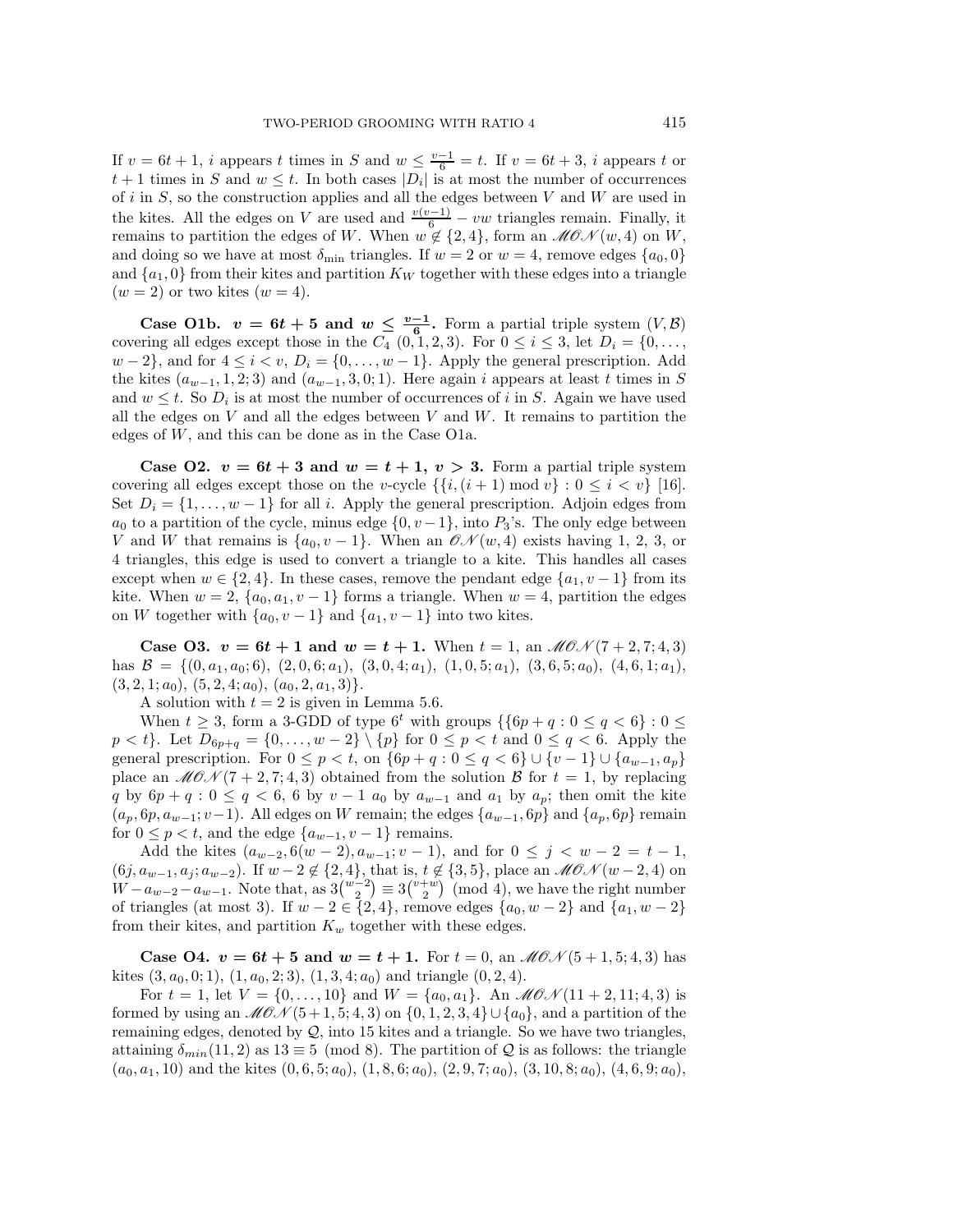$(8, 9, 0; a_1), (5, 7, 1; a_1), (5, 8, 2; a_1), (6, 7, 3; a_1), (5, 10, 4; a_1), (3, 9, 5; a_1), (2, 10, 6; a_1),$  $(0, 10, 7; a_1), (4, 7, 8; a_1), \text{ and } (1, 10, 9; a_1).$ 

For  $t = 2$ , an  $\mathcal{M} \mathcal{O} \mathcal{N} (17 + 3, 17; 4, 3)$  is given in Lemma 5.6.

For  $t \geq 3$ , form a 3-GDD of type  $6^t$  with groups  $\{\{6p+q : 0 \leq q < 6\} : 0 \leq p < t\}.$ Let  $D_{6p+q} = \{0, \ldots, w-2\} \setminus \{p\}$  for  $0 \leq p < t$  and  $0 \leq q < 6$ . Apply the general prescription. There remain uncovered for each p the edges of the set  $\mathcal{Q}_p$  obtained from the complete graph on the set of vertices  $\{6p+q : 0 \le q < 6\} \cup \{v-5, v-4, v-3, v-2, v-2, w-1\}$ 1}∪{ $a_{w-1}, a_p$ } minus the complete graph on  $\{v-5, v-4, v-3, v-2, v-1\}\cup\{a_{w-1}\}.$ 

To deal with the edges of  $\mathcal{Q}_p$ , we start from a partition of  $\mathcal{Q}$ , where we replace pendant edges in kites as follows: Replace  $\{a_1, 4\}$  by  $\{a_1, 10\}$ ,  $\{a_0, 8\}$  by  $\{a_0, 10\}$ , and  $\{a_1, 2\}$  by  $\{a_0, 8\}$ . We delete the triangle  $(a_0, a_1, 10)$ , resulting in a new partition of Q into 15 kites and the 3 edges  $\{a_0, a_1\}$ ,  $\{a_1, 2\}$ , and  $\{a_1, 4\}$ . Then we obtain a partition of  $\mathcal{Q}_p$  by replacing  $\{0, 1, 2, 3, 4\}$  by  $\{v - 5, v - 4, v - 3, v - 2, v - 1\}, q + 5$  by  $6p + q$  for  $0 \le q < 6$ ,  $a_0$  by  $a_{w-1}$ , and  $a_1$  by  $a_p$ . At the end we get a partition of  $\mathcal{Q}_p$ into 15 kites plus the 3 edges  $\{a_{w-1}, a_p\}$ ,  $\{a_p, v-3\}$ , and  $\{a_p, v-1\}$ .

Now the 3t edges  $\{\{a_{w-1}, a_p\}, \{a_p, v-3\}, \{a_p, v-1\} : 0 \leq p \leq t\}$  plus the uncovered edges of  $K_W$  form a  $K_{t+3}$  missing a triangle on  $\{a_{w-1}, v-3, v-1\}$ . If  $t + 3 \equiv 2, 3, 4, 5, 6, 7 \pmod{8}$ , use Theorem 2.1 to form an  $\mathcal{O}N(t + 3, 4)$  having a triangle  $(v-3, v-1, a_{w-1})$  and 0, 1, or 2 other triangles; remove the triangle  $(v-3, v-1, a_{w-1})$  to complete the solution with 1, 2, or 3 triangles (the triangle  $(v-5, v-3, v-1)$  is still present). A variant is needed when  $t+3 \equiv 0, 1 \pmod{8}$ . In these cases, form an  $\mathcal{ON}(t+3, 4)$  (having no triangles) in which  $(v-3, a_{w-1}, v-1; a_1)$ is a kite. Remove all edges of this kite, and use edge  $\{a_1, v-1\}$  to convert triangle  $(v-5, v-3, v-1)$  to a kite.

Finally, place an  $\mathcal{M}(\mathcal{O}(\mathcal{O}(\mathcal{O}+1, 5; 4, 3))$  on  $\{v - 5, v - 4, v - 3, v - 2, v - 1\} \cup \{a_0\}.$ Altogether we have a partition of all the edges using at most 3 triangles.

**Case O5.**  $v = 6t + 5$  and  $w = t + 2$ . When  $t = 0$ , partition all edges on  $\{0, 1, 2, 3, 4\} \cup \{a_0, a_1\}$  except  $\{a_0, a_1\}$  into kites  $(3, 1, a_0; 0), (3, 2, a_1; 0), (a_1, 1, 4; 2),$  $(0, 1, 2; a_0)$ , and  $(3, 0, 4; a_0)$ . Then an  $\mathcal{M}(\mathcal{O}, \mathcal{O})$  is obtained by removing pendant edges  $\{a_0, 0\}$  and  $\{a_1, 0\}$  and adding triangle  $(a_0, a_1, 0)$ .

When  $t = 1$ , an  $\mathscr{M}(\mathscr{O}\mathscr{N}(11 + 3, 11; 4, 3))$  on  $\{0, \ldots, 10\} \cup \{a_0, a_1, a_2\}$  is obtained by taking the above partition on  $\{0, 1, 2, 3, 4\} \cup \{a_0, a_1\}$ , the triangle  $(a_0, a_1, a_2)$ , and a partition of the remaining edges (which form a graph called Q) into 11 kites and 6 4-cycles as follows: kites  $(2, 9, 7; a_0)$ ,  $(4, 5, 10; a_0)$ ,  $(2, 10, 6; a_1)$ ,  $(4, 6, 9; a_2)$ ,  $(7, 10, 0; a_2)$ ,  $(6, 8, 1; a_2), (5, 8, 2; a_2), (5, 9, 3; a_2), (7, 8, 4; a_2), (6, 7, 5; a_2), \text{ and } (9, 10, 8; a_1); \text{ and }$ 4-cycles  $(0, 6, a_0, 5), (0, 8, a_0, 9), (1, 5, a_1, 7), (1, 9, a_1, 10), (3, 6, a_2, 7),$  and  $(3, 8, a_2, 10).$ 

A solution with  $t = 2$  is given in Lemma 5.6. When  $t \geq 3$ , form a 3-GDD of type  $6^t$  with groups  $\{\{6p + q : 0 \leq q < 6\} : 0 \leq$ 

 $p < t$ . Let  $D_{6p+q} = \{0, \ldots, w-3\} \setminus \{p\}$  for  $0 \leq p < t$  and  $0 \leq q < 6$ . Apply the general prescription. Add a partition of the complete graph on {v − 5, v − 4, v − 3,  $v-2, v-1\} \cup \{a_{w-2}, a_{w-1}\}\$ as in the case when  $t = 0$ . It remains to partition, for each p,  $0 \leq p \leq t$ . The graph  $\mathcal{Q}_p$  is obtained from the complete graph on  $\{6p+q: 0 \leq q < 6\} \cup \{v-5, v-4, v-3, v-2, v-1\} \cup \{a_{w-2}, a_{w-1}, a_p\}$  minus the complete graph on  $\{v-5, v-4, v-3, v-2, v-1\} \cup \{a_{w-2}, a_{w-1}\}.$  This partition is obtained from that of  $Q$  by replacing  $\{0, 1, 2, 3, 4\}$  by  $\{v - 5, v - 4, v - 3, v - 2, v - 1\}$ ,  $a_0$  by  $a_{w-2}$ ,  $a_1$  by  $a_{w-1}$ , and  $a_2$  by  $a_p$ . What remains is precisely the edges on W, so place an  $M\mathcal{O}(\mathcal{N}(w, 4))$  on W to complete the construction.

**Case O6.**  $v = 6t + 3$  and  $w = t + 2$ . When  $t = 0$ , an  $\mathcal{M}(\mathcal{O}(\mathcal{N}(3 + 2, 3; 4, 3)))$ has triangles  $(a_0, 0, 1)$  and  $\{a_1, 1, 2\}$  and 4-cycle  $(0, 2, a_0, a_1)$ .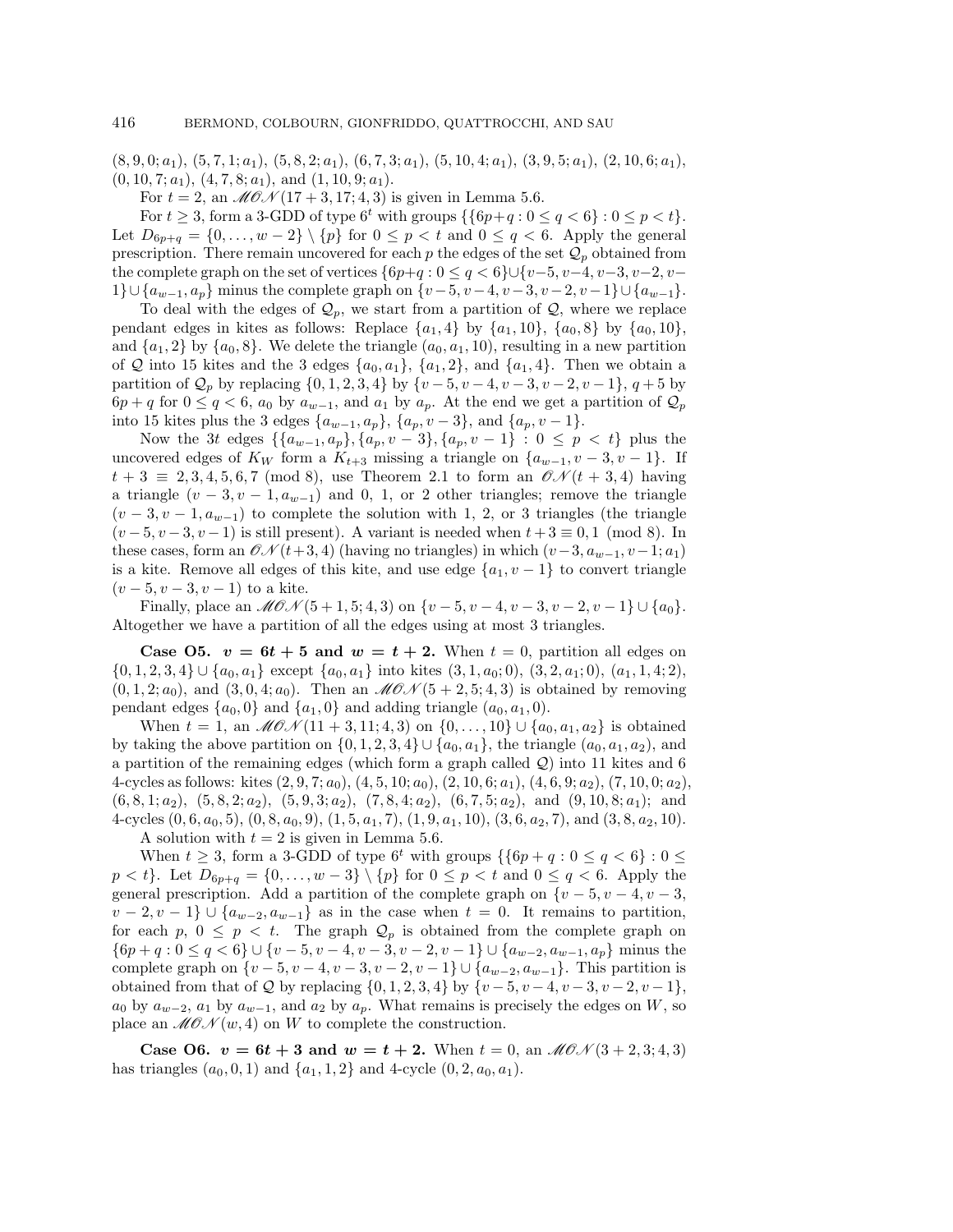When  $t = 1$ , on  $\{0, \ldots, 8\} \cup \{a_0, a_1, a_2\}$ , place kites  $(2, 6, 4; a_0), (0, 8, 4; a_1)$ ,  $(0, 5, 7; a_1), (3, 6, 0; a_2), (1, 7, 4; a_2), (5, 8, 2; a_2), (1, 6, 5; a_2), (2, 7, 3; a_2), (3, 8, 1; a_2),$  $(3, 5, a_0; a_2), (7, a_0, 6; a_2), (6, 8, a_1; a_2), (7, a_2, 8; a_0),$  and 4-cycle  $(3, 4, 5, a_1)$ . Adding the blocks of an  $\mathcal{M}(\mathcal{O})$  + 2, 3; 4, 3) forms an  $\mathcal{M}(\mathcal{O})$  + 3, 9; 4, 3).

A solution with  $t = 2$  is given in Lemma 5.6.

When  $t \geq 3$ , form a 3-GDD of type  $6^t$  with groups  $\{\{6p + j : 0 \leq q < 6\} : 0 \leq$  $p < t$ . Let  $D_{6p+q} = \{0, \ldots, w-3\} \setminus \{p\}$  for  $0 \leq p < t$  and  $0 \leq q < 6$ . Apply the general prescription. For  $0 \le p < t$ , on  $\{6p + q : 0 \le q < 6\} \cup \{v - 3, v - 2, v - 1\} \cup$  ${a_{w-2}, a_{w-1}, a_p}$  place an  $\mathcal{M}(\mathcal{O}(\mathcal{O}+3, 9; 4, 3))$ , omitting an  $\mathcal{M}(\mathcal{O}(\mathcal{O}+2, 2; 4, 3))$  on  ${a_{w-2}, a_{w-1}, v-3, v-2, v-1}.$  Place an  $\mathcal{MON}(3+2, 2; 4, 3)$  on  ${a_{w-2}, a_{w-1}, v-3, w-1}.$  $v-2, v-1$ . Remove edges  $\{a_0, a_{w-2}\}\$  and  $\{a_1, a_{w-1}\}\$  from their kites, and convert the two triangles in the  $MON(3+2, 2; 4, 3)$  to kites using these. What remains is all edges on  $\{a_0,\ldots,a_{w-3}\}\$  and everything is in kites or 4-cycles excepting one triangle involving  $a_0$  and one involving  $a_1$ . If  $w-2 \equiv 0, 1, 3, 6 \pmod{8}$ , place a  $\mathcal{MON}(w-2, 4)$ on  $\{a_0, \ldots, a_{w-3}\}\$ . Otherwise partition all edges on  $\{a_0, \ldots, a_{w-3}\}\$ except  $\{a_0, a_2\}\$ and  $\{a_1, a_2\}$  into kites, 4-cycles, and at most one triangle, and use the last two edges to form kites with the excess triangles involving  $a_0$  and  $a_1$ . The partition needed is easily produced for  $w - 2 \in \{4, 5, 7, 9\}$  and hence by induction for all the required orders.

**Case E1.**  $v \equiv 0 \pmod{2}$  and  $w \leq \frac{v+2}{6}$ . Write  $v = 6t + s$  for  $s \in \{0, 2, 4\}$ . Let  $L = (V, E)$  be a graph with edges

 $\{\{3i, 3i + 1\}, \{3i, 3i + 2\}, \{3i + 1, 3i + 2\} : 0 \le i \le t\} \cup \{\{i, 3t + i\} : 0 \le i \le 3t\},\$ 

together with  $\{6t, 6t+1\}$  when  $s = 2$  and with  $\{\{6t, 6t+1\}, \{6t, 6t+2\}, \{6t, 6t+3\}\}\$ when  $s = 4$ . Let  $(V, \mathcal{B})$  be a partial triple system covering all edges except those in L (this is easily produced). Let  $D_i = \{0, \ldots, w-2\}$  for  $0 \leq i < v$ . Apply the general prescription. For  $0 \leq i < t$  and  $j \in \{0,1,2\}$ , form the 4-cycle  $(a_{w-1}, 3i +$  $((j + 1) \mod 3), 3i + j, 3t + 3i + j).$  When  $s = 4$ , form 4-cycle  $(a_{w-1}, 6t + 2, 6t, 6t + 3).$ When  $s \in \{2, 4\}$ , form a triangle  $(a_{w-1}, 6t, 6t + 1)$ . All edges on V are used and all edges on W remain. All edges between V and W are used. Except when  $w \in \{2, 4\}$ , or  $w \equiv 2,7 \pmod{8}$  and  $v \equiv 2,4 \pmod{6}$ , form an  $\mathcal{M}(\mathcal{OM}(w, 4))$  on W to complete the proof. When  $w \equiv 2, 7 \pmod{8}$  and  $v \equiv 2, 4 \pmod{6}$ , convert  $\{a_{w-1}, 6t, 6t + 1\}$ to a kite using an edge of the  $K_w$ , and partition the  $K_w \setminus K_2$  into kites and 4-cycles. When  $w \in \{2, 4\}$ , remove edges  $\{a_0, 0\}$  and  $\{a_1, 0\}$  from their kites, and partition  $K_w$ together with these edges.

**Case E2.**  $v \equiv 2 \pmod{6}$  and  $w = \frac{v+4}{6}$ . Choose m as large as possible so that  $m \leq \frac{v}{2}$ ,  $m \leq {v \choose 2}$ , and  ${w \choose 2} - m \equiv 0 \pmod{4}$ . Partition the  ${w \choose 2}$  edges on W into sets  $E_c$  and  $E_o$  with  $|E_c| = m$ , so that the edges on  $E_o$  can be partitioned into kites and 4-cycles; this is easily done. Place these kites and 4-cycles on W. Then let  $\{e_i : 0 \le i < m\}$  be the edges in  $E_c$ ; let  $a_{f_i} \in e_i$  when  $0 \le i < m$ ;  $f_i = 0$  when  $m \leq i < \frac{v-2}{2}$ ; and  $f_{(v-2)/2} = 1$  if  $m < \frac{v}{2}$ . Next form a 3-GDD of type  $2^{v/2}$  on V so that  $\{\{2i, 2i + 1\} : 0 \leq i < \frac{v}{2}\}\)$  forms the groups, and B forms the blocks. For  $0 \leq i < \frac{v}{2}$ , let  $D_{2i} = D_{2i+1} = \{0, \ldots, w-1\} \setminus \{f_i\}$ . Apply the general prescription. Now for  $0 \leq i < \frac{v}{2}$ , form the triangle  $(a_{f_i}, 2i, 2i + 1)$  and for  $0 \leq i < m$  add edge  $e_i$ to form a kite. At most three triangles remain *except when*  $v \in \{14, 20\}$ , where four triangles remain. To treat these cases, we reduce the number of triangles; without loss of generality, the 3-GDD contains a triple  $\{v-8, v-6, v-4\}$  in a kite with edge  $\{a_1, v-8\}$ . Remove this kite, and form kites  $(a_0, v-7, v-8; v-6)$ ,  $(a_0, v-5, v-6; v-4)$ ,  $(a_0, v-3, v-4; v-8)$ , and  $(v-2, v-1, a_1; v-8)$ .  $(a_0, v - 3, v - 4; v - 8)$ , and  $(v - 2, v - 1, a_1; v - 8)$ .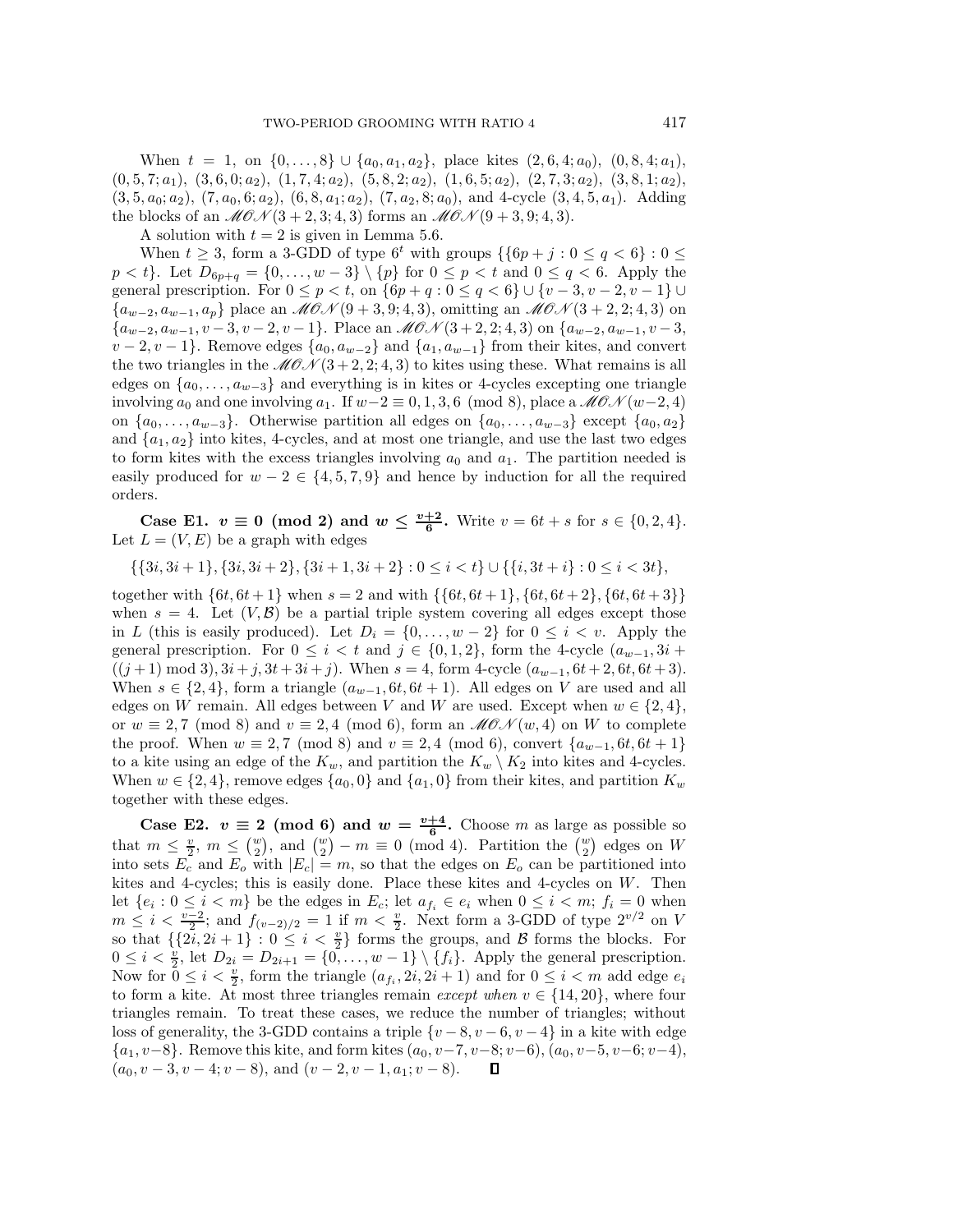COROLLARY 5.8. Let  $v \geq 4$  and let  $\mu_3(v)$  be defined by  $\mu_3(4) = \mu_3(6) =$  $\mu_3(9) = 1, \mu_3(10) = 2, \text{ and otherwise}$ 

|            |  |  | $6t, t \ge 2$   1+6t   2+6t   3+6t, $t \ge 2$   4+6t, $t \ge 2$   5+6t |  |
|------------|--|--|------------------------------------------------------------------------|--|
| $\mu_2(v)$ |  |  |                                                                        |  |

Then wavecost  $\mathscr{M}(\mathscr{U}) + w, v; 4, 3) = \left\lceil \frac{(v+w)(v+w-1)}{8} \right\rceil$  if and only if  $w \geq \mu_3(v)$ .

**6. Conclusions.** The determination of cost  $\mathcal{ON}(n, v; C, C')$  appears to be easier when  $C' = 4$  than the case for  $C' = 3$  settled in [14, 15]. Nevertheless the very flexibility in choosing kites, 4-cycles, or triangles also results in a wide range of numbers of wavelengths among decompositions with optimal drop cost. This leads naturally to the question of minimizing the drop cost and the number of wavelengths simultaneously. In many cases, the minima for both can be realized by a single decomposition. However, it may happen that the two minimization criteria compete. Therefore we have determined the minimum number of wavelengths among all decompositions of lowest drop cost for the specified values of  $n, v$ , and  $C'$ .

#### REFERENCES

- [1] J.-C. BERMOND AND S. CEROI, Minimizing SONET ADMs in unidirectional WDM rings with grooming ratio 3, Networks, 41 (2003), pp. 83–86.
- [2] J.-C. BERMOND, C. J. COLBOURN, D. COUDERT, G. GE, A. C. H. LING, AND X. MUÑOZ, Traffic grooming in unidirectional Wavelength-division multiplexed rings with grooming ratio  $C = 6$ , SIAM J. Discrete Math., 19 (2005), pp. 523-542.
- [3] J.-C. BERMOND, C. J. COLBOURN, A. C. H. LING, AND M. L. YU, Grooming in unidirectional  $rings: K_4 - e$  designs, Discrete Math., 284 (2004), pp. 67–72.
- [4] J.-C. BERMOND AND D. COUDERT, Traffic grooming in unidirectional WDM ring networks using design theory, in Proceedings of the IEEE 2003 International Conference on Communications (ICC'03), Vol. 2, IEEE, Los Alamitos, CA, 2003, pp. 1402–1406.
- [5] J.-C. BERMOND AND D. COUDERT, Grooming, in The CRC Handbook of Combinatorial Designs, 2nd ed., Discrete Math. Appl. 42, C. J. Colbourn and J. H. Dinitz, eds., CRC Press, Boca Raton, FL, 2006, pp. 493–496.
- [6] J.-C. BERMOND, D. COUDERT, AND X. MUÑOZ, *Traffic grooming in unidirectional WDM ring* networks: The all-to-all unitary case, in ONDM'03: 7th IFIP Working Conference on Optical Network Design and Modelling, 2003, pp. 1135–1153.
- [7] R. Berry and E. Modiano, Reducing electronic multiplexing costs in SONET/WDM rings with dynamically changing traffic, IEEE J. Selected Areas Comm., 18 (2000), pp. 1961– 1971.
- [8] D. BRYANT, P. ADAMS, AND M. BUCHANAN, A survey on the existence of G-designs, J. Combin. Des., 16 (2008), pp. 373–410.
- [9] Y. CARO AND J. SCHÖNHEIM, *Decompositions of trees into isomorphic subtrees*, Ars Combin., 9 (1980), pp. 119–130.
- [10] C. J. COLBOURN AND J. H. DINITZ, EDS., Handbook of Combinatorial Designs, 2nd ed., CRC Press, Boca Raton, FL, 2007.
- [11] C. J. Colbourn, H.-L. Fu, G. Ge, A. C. H. Ling, and H.-C. Lu, Minimizing SONET ADMs in unidirectional WDM rings with grooming ratio seven, SIAM J. Discrete Math., 23 (2008), pp. 109–122.
- [12] C. J. COLBOURN, G. GE, AND A. C. H. LING, Optical grooming with grooming ratio eight, Discrete Appl. Math., 157 (2009), pp. 2763–2772.
- [13] C. J. COLBOURN, A. C. H. LING, AND G. QUATTROCCHI, Minimum embedding of P3-designs into (K<sup>4</sup> − e)-designs, J. Combin. Des., 11 (2003), pp. 352–366.
- [14] C. J. COLBOURN, G. QUATTROCCHI, AND V. R. SYROTIUK, Grooming for two-period optical networks, Networks, 58 (2008), pp. 307–324.
- [15] C. J. COLBOURN, G. QUATTROCCHI, AND V. R. SYROTIUK, Lower bounds for graph decompositions via linear programming duality, Networks, 58 (2008), pp. 299–306.
- [16] C. J. Colbourn and A. Rosa, Quadratic leaves of maximal partial triple systems, Graphs Combin., 2 (1986), pp. 317–337.